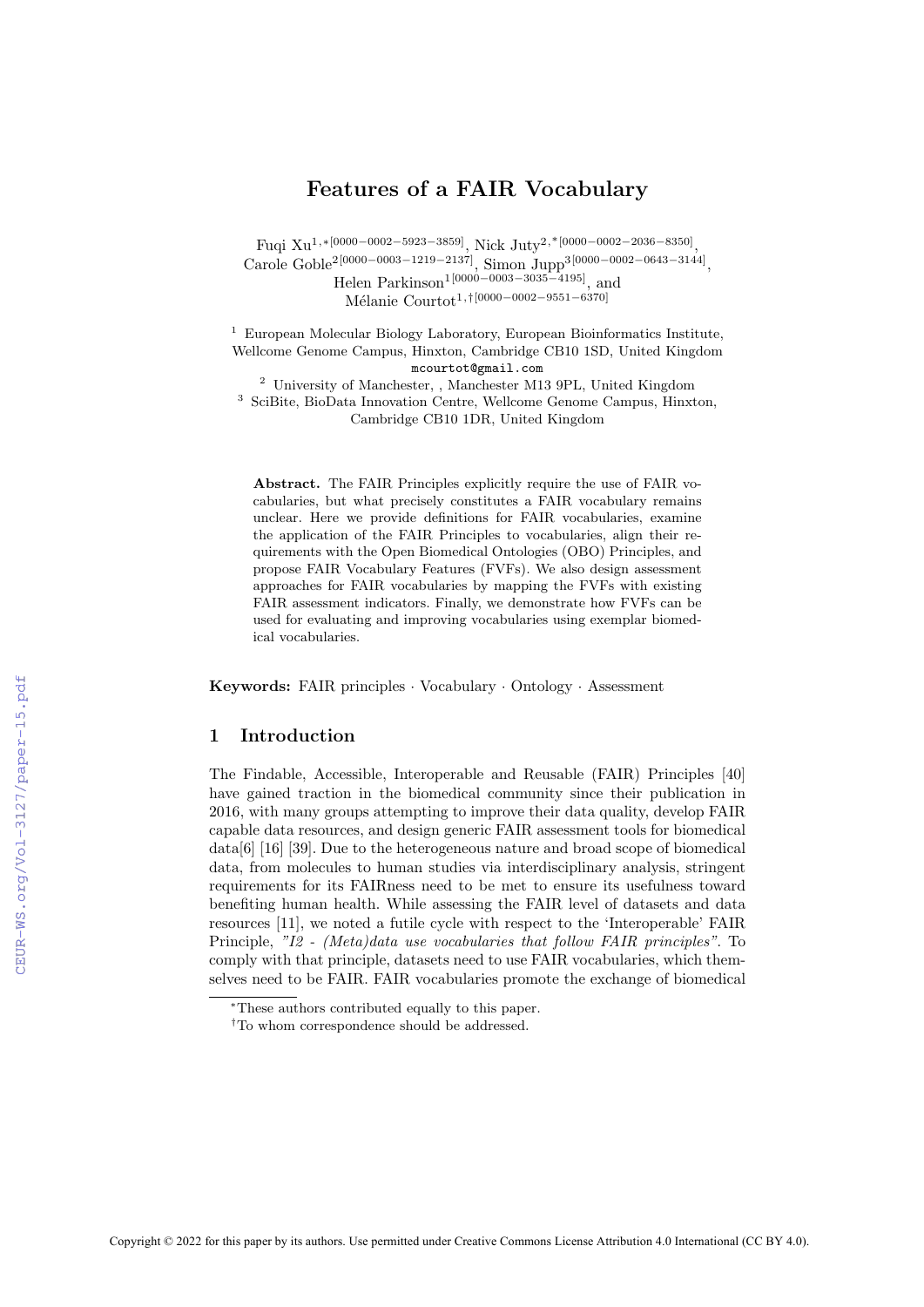data, which are usually generated, annotated and used by different groups of researchers. FAIR vocabularies promote biomedical data FAIRness throughout the data life cycle, during the data generation, curation, and distribution processes, and support data exchange and integration across data resources.

Multiple efforts have been made to develop standards for FAIR vocabularies. The FAIRsFAIR recommendations provide guidance[\[24\]](#page-10-0) on FAIR semantic artefacts, as well as supporting vocabulary search engines and repositories. Garijo and Poveda-Villalon[\[22\]](#page-10-1) discussed detailed requirements of ontology URI and versioning strategies, as well as the formatting of the ontologies. Ten simple rules[\[15\]](#page-10-2) for converting print-based or other forms of legacy vocabularies to FAIR vocabularies have also been proposed.

Researchers have also developed approaches to assess the FAIR level of digital objects both manually and automatically; FAIRsharing hosts FAIR indicators for automated tests in their FAIR Maturity Evaluation Service[\[39\]](#page-11-0), FAIR metrics in the F-UJI Automated FAIR Data Assessment Tool[\[4\]](#page-9-0), and the Research Data Alliance(RDA) Data Maturity Model Specification and Guidelines[\[5\]](#page-9-1), also known as the RDA indicators. Among them, the RDA indicators are a set of representative and descriptive indicators to evaluate the FAIR level of data and have been used in many projects and with many types of data. Some automated assessments of the FAIRness of vocabulary have been developed to measure the FAIR level of public, machine-readable vocabularies, such as FOOPS![\[21\]](#page-10-3) To the best of our knowledge, there have not yet been quantifiable FAIR assessment approaches developed to measure the FAIR level of different formats of vocabularies objectively.

Therefore, in this paper, we distinguish the concepts of FAIR data, FAIR data resources, and FAIR vocabularies, and propose a set of general FAIR Vocabulary Features (FVFs) as a set of satisfiable features for vocabularies. We also adapted the RDA indicators to measure the FAIR level of vocabularies. Further, we provide example assessments based on selected ontologies available from the EMBL-EBI Ontology Lookup Service (OLS)[\[25\]](#page-10-4) and other vocabulary resources.

## 2 FAIR Data and FAIR Vocabulary

In the execution of this work, we note the distinction between FAIR data and FAIR capable data resources. In our analysis, data can be FAIR, to a greater or lesser extent, and data resources and data vocabularies are capable of supporting FAIRness (FAIR capable) at different levels. Data vocabularies are designed to support FAIR data, and they can also be considered as FAIR data resources. The orthogonality of these concepts is an important context for this work when determining the features of a FAIR vocabulary. We must also determine whether a vocabulary itself is 1) FAIR in terms of its application to FAIR data 2) FAIR in the context of FAIR capable resources 3) FAIR in the context of other vocabularies. A FAIR vocabulary has a set of FAIR features and have a list of associated FAIR indicators. It is usable for annotation, analysis and presentation of data, and is deployable in the context of a FAIR capable data resource or tools. It also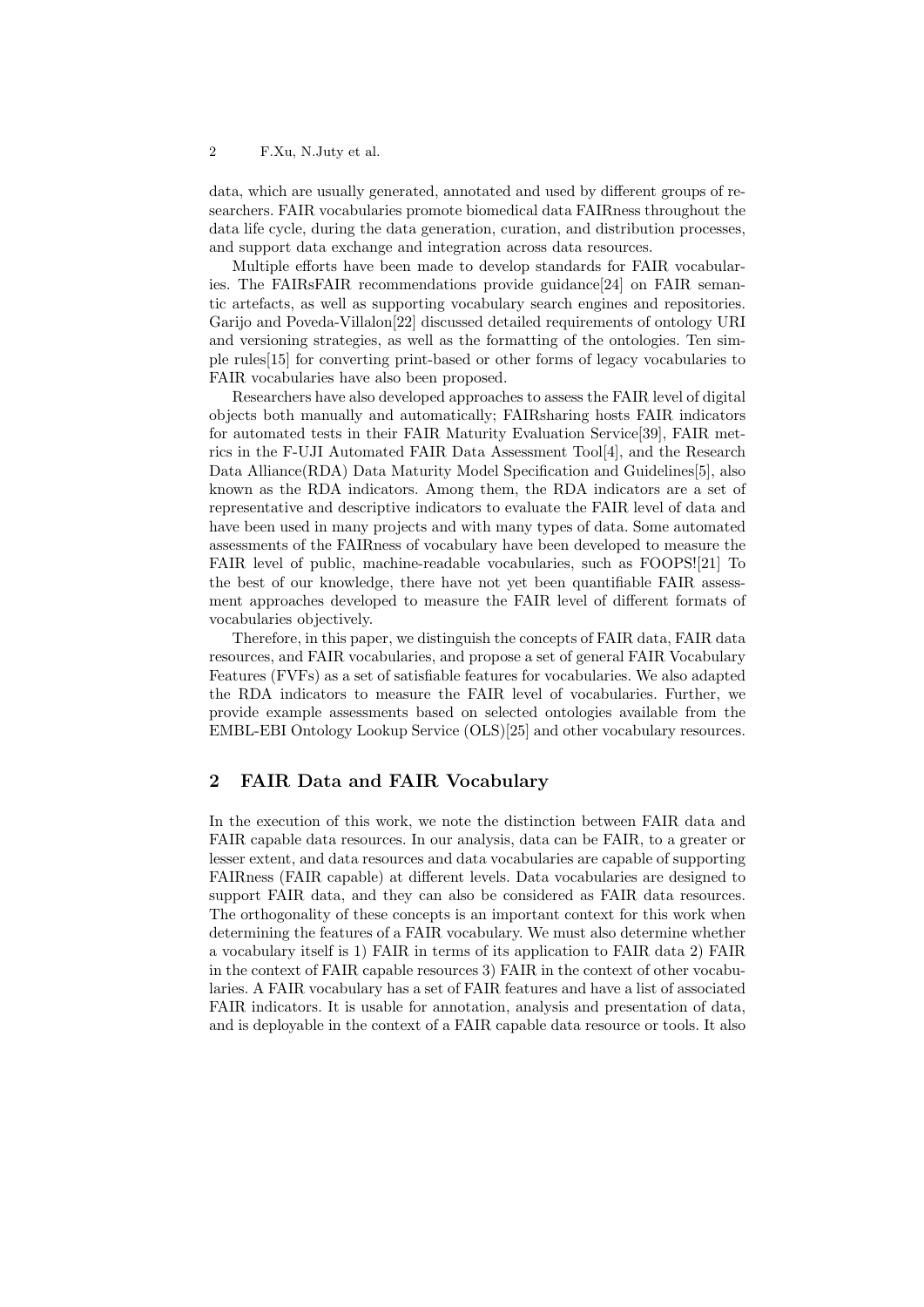serves 'aggregation' use cases where data originates from different domain, and enables data interoperability where different vocabularies are used.

Vocabularies come in different forms, such as lists, thesaurus, taxonomies, and ontologies; each at different levels of semantic maturity and FAIR requirements. The International Classification of Diseases (ICD-11)[\[31\]](#page-11-1) is a large taxonomy of disease and is the global standard for diagnostic information, disease definitions and synonyms. The Gene Ontology (GO)[\[12\]](#page-10-5) is a well established and highly regarded and utilised biomedical resource. It contains over 43000 terms and has been cross referenced in other classification systems, such as UniProt[\[13\]](#page-10-6), HAMAP[\[32\]](#page-11-2), and InterPro[\[9\]](#page-9-2). GO is also a reference OBO Foundry ontology[\[34\]](#page-11-3) and has been reused in many other resources. The Experimental Factor Ontology (EFO)[\[27\]](#page-10-7), on the other hand, is an application ontology built for communities like the Open Targets[\[29\]](#page-11-4) for describing experimental variables.

## 3 Existing Vocabulary Standards

In determining features of FAIR vocabularies, we considered previous standardisation work by the Open Biomedical Ontology (OBO) community to determine whether the OBO Principles<sup>[\[18\]](#page-10-8)</sup> addressed elements of vocabulary FAIRness. The OBO Principles aim to coordinate the development of biomedical ontologies, which focus specifically on ontologies, covering both the development of ontologies and ontology themselves. Despite the OBO principles predating the FAIR principles, a comparison of the two aided us in defining FVFs. [Table 1](#page-3-0) summarises the key points of the OBO Foundry principles, and assesses their suitability as FVFs. We also noted that not all the OBO principles possess the same level of maturity or granularity, and therefore some were unmappable and excluded from the comparison. As a result, this analysis did not include OBO Principle 1, 4, 6, 9 - 12 and 20. The rationale for suitability as FVFs is discussed in detail below and further in Supplemental Table 1.

### <span id="page-2-0"></span>4 FAIR Vocabulary Features

Based on the analysis of OBO foundry practices and our previous experience working with and developing ontologies, we propose eleven features for FAIR vocabulary in [Table 2,](#page-2-0) covering requirements for identifiers, access protocols, knowledge representation, etc. Supplementary Table 2 shows the relationship among FAIR Vocabulary Features, the FAIR principles and requirements for FAIR vocabularies.

[Table 2a](#page-2-0)lso provides examples for each FAIR feature, but does not exhaustively cover all current practices across the various vocabularies; each feature is represented in different formats and at varying FAIRness levels amongst those vocabularies. For example, for FVF-6: versioning and persistent vocabularies, of all ontologies indexed and updated in  $OLS$ ,  $59.3\%$  of vocabularies use a date format of "yyyy-mm-dd" in the "versionIRI", such as "http://purl.obolibrary.org/

<span id="page-2-1"></span><sup>§</sup>See details in Supplementary Material 3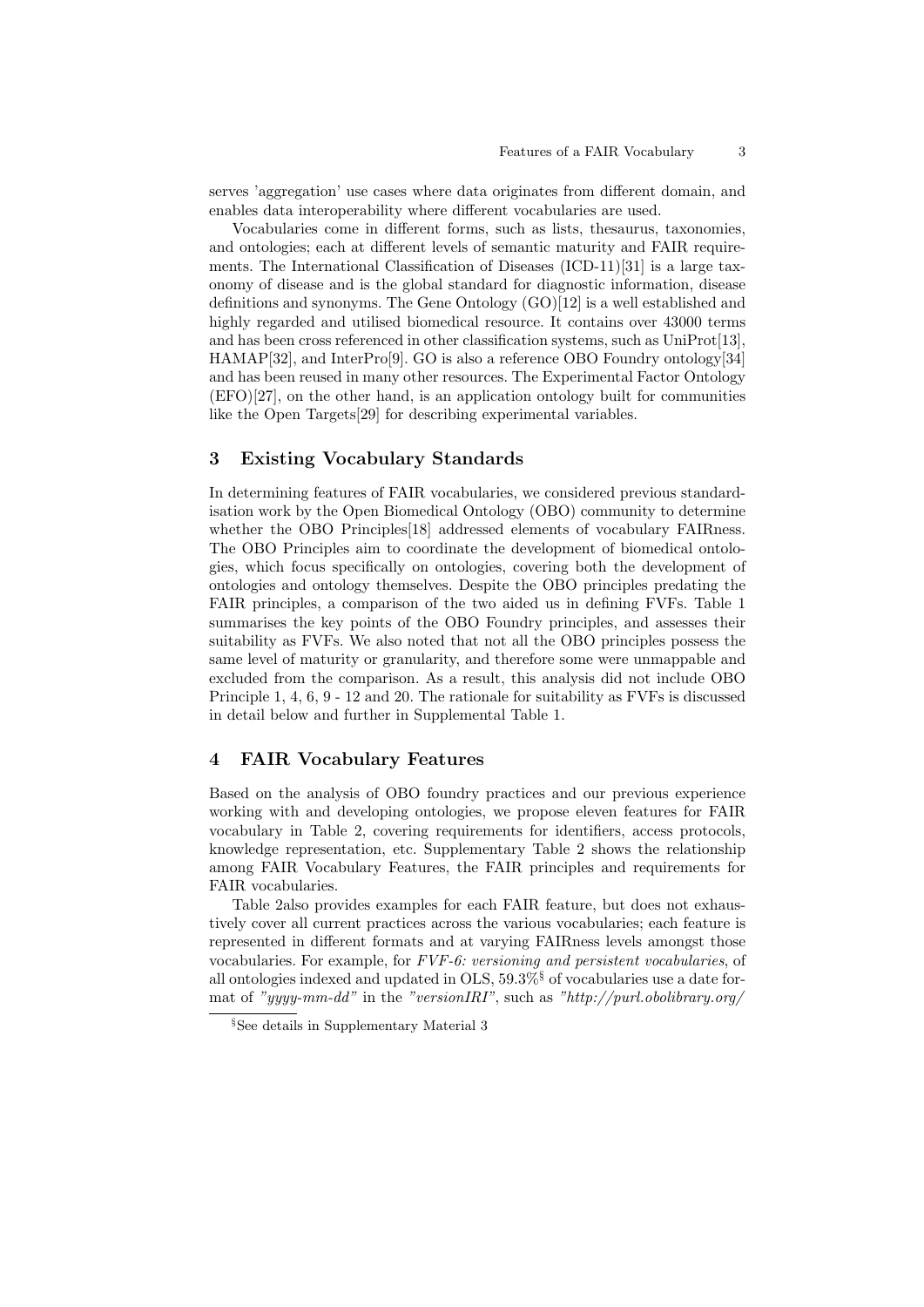<span id="page-3-0"></span>

|          |  |  |  |  |  | <b>Table 1.</b> An analysis of the OBO Foundry principles as putative FAIR Vocabulary |
|----------|--|--|--|--|--|---------------------------------------------------------------------------------------|
| Features |  |  |  |  |  |                                                                                       |

| ID                | <b>OBO Principle Summary</b>                                                       | Suitable    |
|-------------------|------------------------------------------------------------------------------------|-------------|
|                   |                                                                                    | as          |
|                   |                                                                                    | <b>FAIR</b> |
|                   |                                                                                    | Vocab-      |
|                   |                                                                                    | ulary       |
|                   |                                                                                    | Fea-        |
|                   |                                                                                    | ture?       |
|                   | Principle 1: Open The ontology MUST be openly available to be used by No           |             |
|                   | all without any constraint other than (a) its origin must                          |             |
|                   | be acknowledged and (b) it is not to be altered and sub-                           |             |
|                   | sequently redistributed in altered form under the original                         |             |
|                   | name or with the same identifiers.                                                 |             |
|                   | Principle 2: Com-The ontology is made available in a common formal lan-Yes         |             |
| mon Format        | guage in an accepted concrete syntax.                                              |             |
| Principle         | $3$ : Each class and relation (property) in the ontology must Yes                  |             |
| URI/Identifier    | have a unique URI identifier.                                                      |             |
| Space             |                                                                                    |             |
|                   | Principle 4: Ver-The ontology provider has documented procedures for ver-No        |             |
| sioning           | sioning the ontology, and different versions of ontology are                       |             |
|                   | marked, stored, and officially released.                                           |             |
|                   | Principle 5: Scope The scope of an ontology is the extent of the domain or Yes     |             |
|                   | subject matter it intends to cover. The ontology must have                         |             |
|                   | a clearly specified scope and content that adheres to that                         |             |
|                   | scope.                                                                             |             |
|                   | Principle 6: Tex-The ontology has textual definitions for the majority of $No$     |             |
| tual Definitions  | its classes and for top level terms in particular                                  |             |
|                   | Principle 7: Rela-Relations should be reused from the Relations Ontology Yes       |             |
| tions             | (RO).                                                                              |             |
|                   | Principle 8: Docu-The owners of the ontology should strive to provide Yes          |             |
| mentation         | as much documentation as possible. The documentation                               |             |
|                   | should detail the different processes specific to an ontology                      |             |
|                   | life cycle and target various audiences (users or develop-                         |             |
|                   | ers).                                                                              |             |
|                   | Principle 9: Docu-The ontology developers should document that the ontol-No        |             |
| of Users          | mented Plurality ogy is used by multiple independent people or organiza-<br>tions. |             |
| Principle         | 10: OBO Foundry ontology development, in common with Yes                           |             |
| Commitment        | to many other standards-oriented scientific activities, should                     |             |
| Collaboration     | be carried out in a collaborative fashion.                                         |             |
|                   | Principle 11: Lo-There should be a person who is responsible for communi-No        |             |
|                   | cus of Authority cations between the community and the ontology develop-           |             |
|                   | ers, for communicating with the Foundry on all Foundry-                            |             |
|                   | related matters, for mediating discussions involving main-                         |             |
|                   | tenance in the light of scientific advance, and for ensuring                       |             |
|                   | that all user feedback is addressed.                                               |             |
| Principe 12: Nam- | Naming conventions are used                                                        | No          |
| ing Conventions   |                                                                                    |             |
| Principle         | 16: The ontology needs to reflect changes in scientific consen-                    | Yes         |
| Maintenance       | sus to remain accurate over time.                                                  |             |
|                   | Principle 20: Re-Ontology developers MUST offer channels for community No          |             |
| sponsiveness      | participation and SHOULD be responsive to requests.                                |             |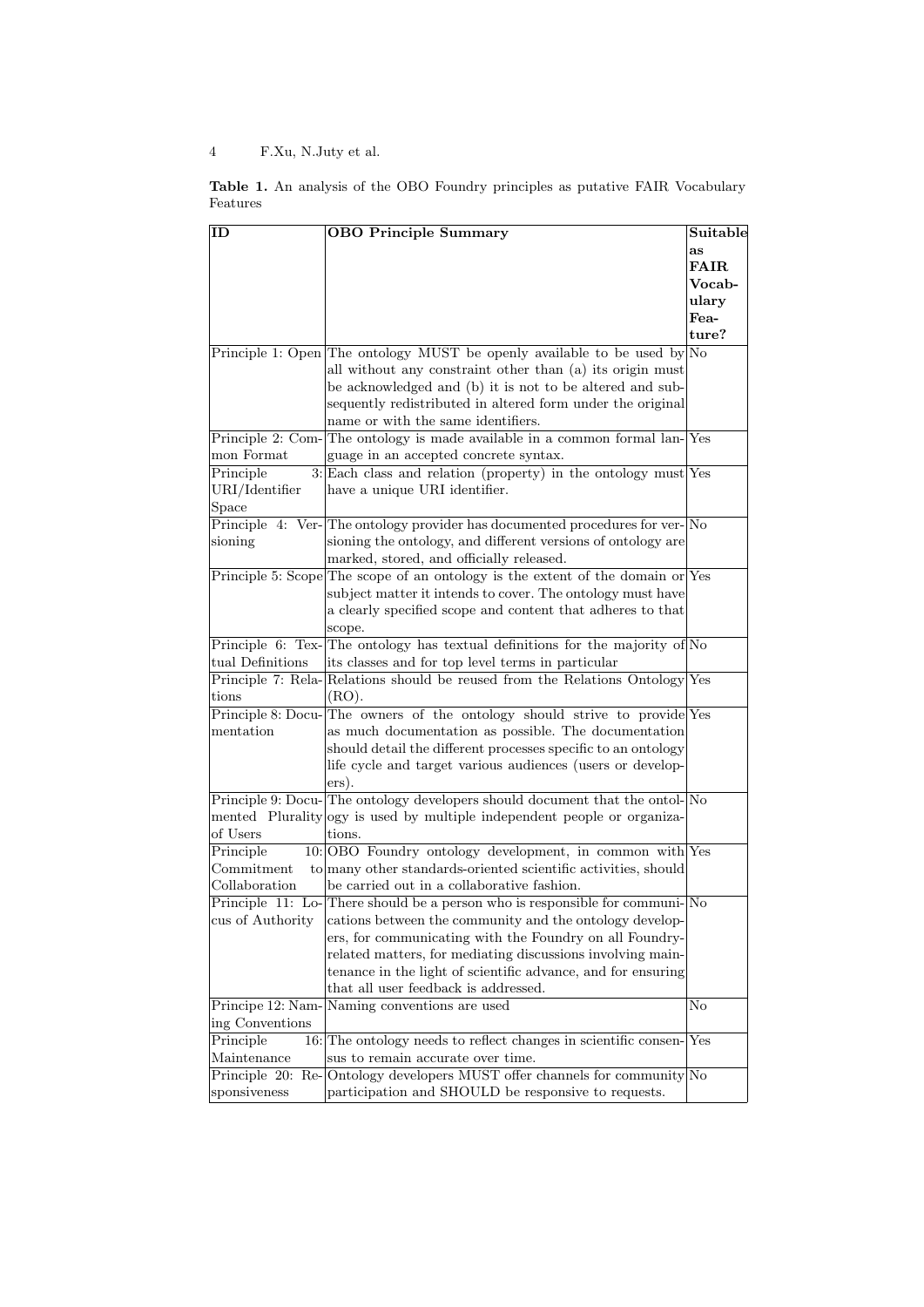| $\mathbf{a}$           | Features                                                                                                                                                                     | Description                                                                                                                                                                                                                                                                                                                                            | Examples                                                                                                                                                                                                                                                                                                                                                                                                                                                                                                                                                                     |
|------------------------|------------------------------------------------------------------------------------------------------------------------------------------------------------------------------|--------------------------------------------------------------------------------------------------------------------------------------------------------------------------------------------------------------------------------------------------------------------------------------------------------------------------------------------------------|------------------------------------------------------------------------------------------------------------------------------------------------------------------------------------------------------------------------------------------------------------------------------------------------------------------------------------------------------------------------------------------------------------------------------------------------------------------------------------------------------------------------------------------------------------------------------|
| FVF-                   | identifiers.                                                                                                                                                                 | Vocabulary and constituted terms are Vocabulary itself and its constituent terms should have Examples assigned globally unique and persistent lidentifiers that a vertex of the samples of the state of the state of the state<br>sure that each item can be identified unambiguously over cal<br>time.                                                | as<br>biomedi-<br>persistent identifiers are PURL[19], identifiers.org[41]<br>such<br>for<br>prefixes,<br>policy[2]<br>standard<br>identifier<br>with<br>provides<br>as<br>using PURLs<br>foundry<br>http://purl.obolibrary.org/obo/GO_0000022<br>of globally unique and<br>The OBO<br>and requires<br>w3id.org[37].<br>ontologies                                                                                                                                                                                                                                           |
| $_{2}^{\mathrm{FVP-}}$ | rich metadata.                                                                                                                                                               | and machines                                                                                                                                                                                                                                                                                                                                           | Vocabulary and constituted terms have Vocabulary itself and its constituent terms should have Metadata of the vocabulary should provide information about the creation date, creator and<br>sufficient metadata to support discovery by both humans editor, version, licence, target domain and short descriptions. Metadata of its terms should<br>describe term editing history, definition source, and other metadata.                                                                                                                                                    |
| $FVF-$<br>3            | Vocabulary and constituted terms can Th<br>accessed using the identifiers,<br>preferably by both humans and ma-<br>chines.<br>be                                             | can be dereferenced by both humans and machines.                                                                                                                                                                                                                                                                                                       | e URIs of vocabulary itself and its constituent terms http://www.ebi.ac.uk/efo/EFO_0000311 resolves to term "Cancer" in the Experimental Factor be dereferenced by both humans and machines through<br>the OLS API.                                                                                                                                                                                                                                                                                                                                                          |
| $FVF-$                 | registered or indexed in a searchable in<br>engine or a resource.                                                                                                            | vocabulary archives or other vocabulary management<br>systems and indexed by local or/and global search en-<br>gines.                                                                                                                                                                                                                                  | Vocabulary and constituted terms are Vocabulary itself and its constituent terms are registered EMBL-EBI Ontology Lookup Service and NCBI BioPortal[38]are two popular public vocabulary<br>archives. Property X-Robots-Tagrindez in vocabularies allows them to be indexed by search engines.                                                                                                                                                                                                                                                                               |
| $_{\rm 5}^{\rm FVP-}$  | free and universally implementable as<br>Vocabulary and constituted terms are<br>which allows for authenti-<br>cation and authorisation, where neces-<br>protocols,<br>sary. | retrievable using a standardised com- using a standardised communications protocol, preferably<br>munications protocol, preferably open, open, free and universally implementable protocols, such<br>HTTPS, HTTP, FTP. The protocol should also allow<br>identifying the accessor and grant access based on the<br>accessor privilege, when necessary. | Vocabulary itself and its constituent terms are retrievable Most public ontologies can be accessed using the HTTP or HTTPS protocol. For example, EFO<br>uses HTTP protocol. The Unified Medical Language System[10] uses HTTPS protocol and only<br>allows access by authenticated users                                                                                                                                                                                                                                                                                    |
| $FVF-$<br>6            | Vocabulary and constituted terms are<br>ately versioned.                                                                                                                     | Changes in the vocabulary are reflected in different ver-<br>available even when the vocabulary is no longer available.                                                                                                                                                                                                                                | each unaltered version of the vocabulary can be identi- OBO foundry also provides guidelines [20] for ontology versioning and how different versions of<br>persistent over time and are appropri- sions. Vocabularies and their terms are versioned, and http://www.ebi.ac.uk/efo/releases/v3.31.0/efo.owl, which resolves to the versioned vocabulary.<br>are included in each release and identified with versioned IRI, such as,<br>fied and retrieved in perpetuity. Vocabulary metadata is the vocabularies should be labelled, stored and published.<br>Changes in EFO |
| $\frac{F}{7}$ VF-      | understandable language for knowl-sentation.<br>applicable, and preferably machine-<br>edge representation.                                                                  | machine-understandable language for knowledge repre-                                                                                                                                                                                                                                                                                                   | e.g<br>Vocabulary and constituted terms Vocabulary itself and its constituent terms use a for- OWL-based vocabularies can be serialised using RDF-XML, or relational databases<br>use a formal, accessible and broadly mal, accessible a                                                                                                                                                                                                                                                                                                                                     |
| $_{\rm FVP-}$ 8        | qualified references to other vocabular- applicable,<br>ies.                                                                                                                 | follow vocabulary cross-reference standards.<br>terms, and                                                                                                                                                                                                                                                                                             | Vocabulary and constituted terms use Vocabulary reuse terms from other vocabularies when EFO reuses human anatomy terms such as "liver" from UBERON[28] (UBERON_0002107) and<br>provide adequate metadata about external linked to the original UBERON term. Property Xref indicates a cross-reference relationship<br>between two vocabulary terms. MIREOT[14] defines a methodology and minimum information<br>requirements for importing external terms into an extant ontology                                                                                           |
| $_{9}^{\rm FVP-}$      | and relevant attributes.                                                                                                                                                     | vocabulary terms                                                                                                                                                                                                                                                                                                                                       | Vocabulary and constituted terms are Vocabulary terms include sufficient attributes, such as la- The OBO flat-file format specification[17] provides a list of recommended mandatory and operation of $\alpha$<br>described with a plurality of accurate bels, synonyms, definitions, examples of usage, and cross- tional attributes. Each vocabulary term must have an ID and a name. The recommended at-<br>references, to support the interpretation and reuse of the tributes include definition, synonym, Xref, relationship, and etc.                                 |
| $_{10}^{\rm FVP-}$     | Vocabularies are released with a stan-<br>dard data usage licence, preferably a<br>machine-readable licence.                                                                 | The vocabulary includes information about how the vocabulary can be reused.                                                                                                                                                                                                                                                                            | uses Creative Commons Attribution 4.0 Unported License. SNOMED <sup>TM</sup> [35]uses a self-defined<br>Common public data usage licences are CC-BY[1] and MIT[3]. For example, Gene Ontology<br>affiliate license agreement<br>SNOMED $\mathbf{C}\mathbf{T}^{\mathsf{T}\mathsf{M}}$                                                                                                                                                                                                                                                                                         |
| $_{11}^{\rm FVP-}$     | community standards.<br>meet<br>Vocabularies                                                                                                                                 | reflect knowledge of this domain and can be used in ex-<br>isting data standards and data models.                                                                                                                                                                                                                                                      | domain-relevant   Vocabularies cover essential terms for the specific domain,   Community standards, such as minimum information requirements and data models can be<br>found in FAIRsharing[33]. The Plant Phenotyping Experiment Ontology (PPEO)[8] implements<br>the Minimum Information about Plant Phenotyping Experiment(MIAPPE)[26]standards and<br>covers essential attributes to describe a MIAPPE-compliant phenotype dataset.                                                                                                                                     |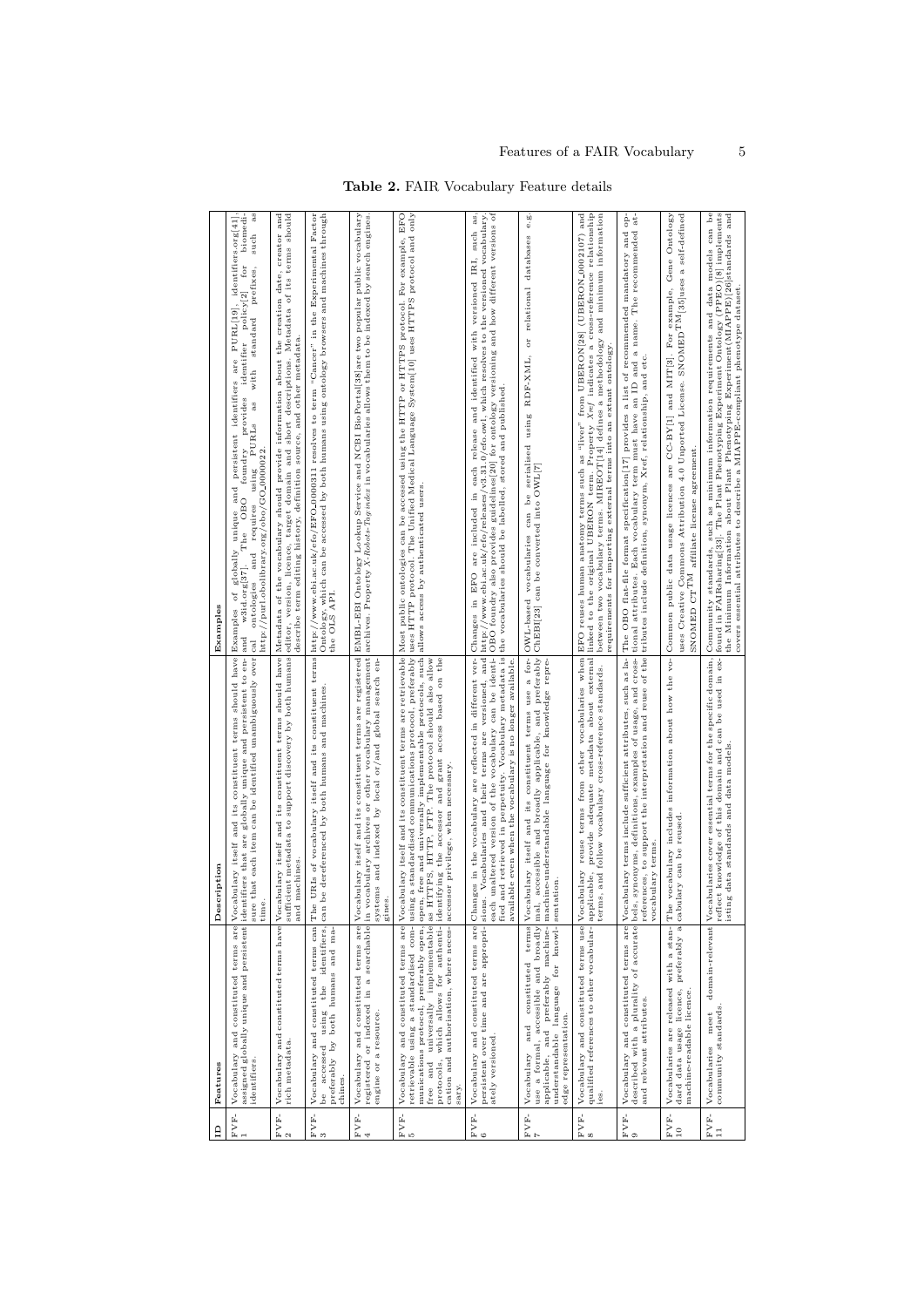-obo/scdo/releases/2021-04-15/scdo.owl". 2.51% of vocabularies use semantic versioning (x.x.x) such as "http://www.ebi.ac.uk/efo/releases/v3.34.0/efo.owl" or other forms of numeric versioning, such as http://www.orpha.net/version3.2. 31.66% of vocabularies do not provide valid machine-readable versioned IRIs. For FVF-1: identifiers, 74% of vocabularies use OBO-format PURLs, identifier.org, w3id.org identifiers, as well as other domain-specific identifiers. For FVF-5: accessible using standard protocols, of all 199 selected ontologies, only one ontology used the HTTPS protocol; the rest use HTTP protocols.

### 5 FAIR Vocabulary Feature Indicators

FAIR vocabulary Features outline general characteristics of a FAIR vocabulary, however, those features need to be objectively quantified to be useful in vocabulary selection, development and assessment. Hence, we propose aligning FVFs with FAIR indicators to enable computation of a discrete FAIR score, with the aim to offer an objective quantitative evaluation of vocabularies and to guide subsequent improvements.

We mapped the RDA indicators to FAIR Vocabulary Features, filtered out indicators that do not apply to vocabularies (see details in Supplementary Table 4, specified the digital object which the indicator refers to, and identified within each indicator the relevant standards used in corresponding domains. It is worth noting that when mapping the RDA indicators on datasets, metadata refers to the metadata to which the vocabulary can be applied, while in the context of vocabularies, metadata and data refer to the description of the vocabulary and the vocabulary information. Therefore, we combined the indicators evaluating data and metadata in the mapping, wherever possible. The FVFs, associated with selected indicators, can be used as indicators for FAIR Vocabulary as shown in [Table 3.](#page-6-0)

## 6 Assessment against Indicators for FAIR Vocabulary Features

We tested the FAIR Vocabulary Features and corresponding indicators on three representative vocabularies, GO, EFO and ICD-11, as shown in [Table 4.](#page-7-0) For each FVF, three compliance levels are assigned; if a vocabulary meets the requirements of all indicators, *full compliance* is achieved. Otherwise, depending on the scoring within each FVF, partial compliance or no compliance results are given. The percentages of full compliance, partial compliance and no compliance features are also calculated. Supplementary Table 5-7 provide the assessment details.

From the assessment results, both the Gene Ontology and Experimental Factor Ontology are vocabularies of high FAIR level, with over 80% FVFs fulfilled. The Gene Ontology only partially complies with 'FVF-6: Vocabularies and their terms are persistent over time and are appropriately versioned', with a Fail in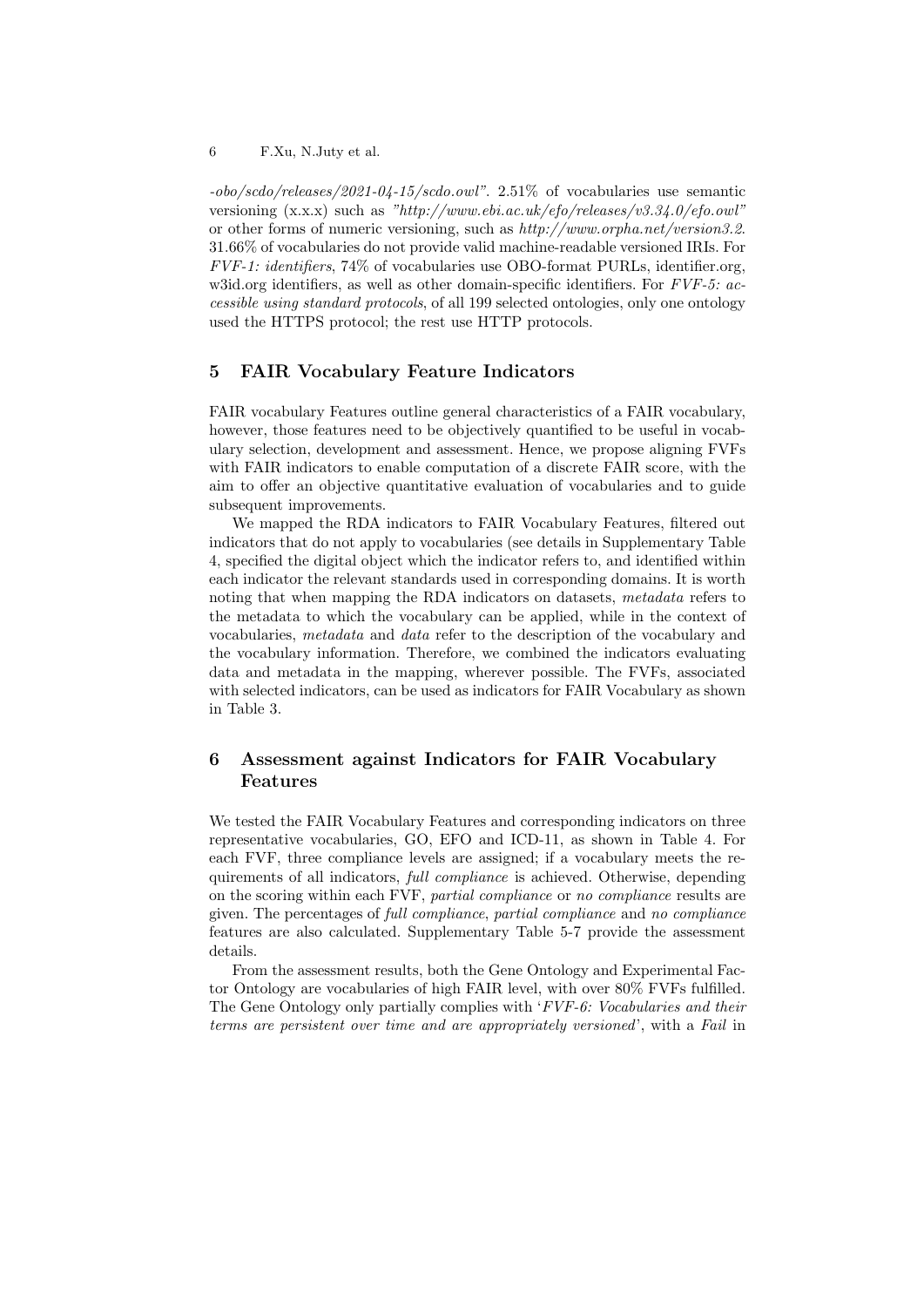| <b>FAIR</b> vocabulary Feature                                                                                                                 | <b>RDA</b>                   | indicator Indicator                                                                                                              |
|------------------------------------------------------------------------------------------------------------------------------------------------|------------------------------|----------------------------------------------------------------------------------------------------------------------------------|
| FVF-1: Vocabulary and their terms are as-                                                                                                      | ID                           |                                                                                                                                  |
| signed globally unique and persistent identi-RDA-F1-01M<br>fiers.                                                                              |                              | Metadata is identified by a persistent identifier                                                                                |
|                                                                                                                                                | RDA-F1-01D<br>$RDA-F1-02M$   | Data is identified by a persistent identifier<br>Metadata is identified by a globally unique<br>identifier                       |
| FVF-2: Vocabularies and their terms have rich RDA-F2-01M                                                                                       | RDA-F1-02D                   | Data is identified by a globally unique identifier<br>Rich metadata is provided to allow discovery                               |
| metadata.                                                                                                                                      |                              |                                                                                                                                  |
| FVF-3: Vocabularies and their terms can be ac-<br>cessed using the identifiers, preferably by both RDA-A1-01M<br>human and machine.            |                              | Metadata contains information to enable the<br>user to get access to the data                                                    |
|                                                                                                                                                | RDA-A1-02M                   | Metadata can be accessed manually (i.e. with<br>human intervention)                                                              |
|                                                                                                                                                | RDA-A1-02D                   | Data can be accessed manually (i.e. with hu-<br>man intervention)                                                                |
|                                                                                                                                                | $RDA-A1-03M$                 | Metadata identifier resolves to a metadata<br>record                                                                             |
|                                                                                                                                                | RDA-A1-03D                   | Data identifier resolves to a digital object                                                                                     |
|                                                                                                                                                | RDA-A1-05D                   | Data can be accessed automatically (i.e. by a                                                                                    |
| FVF-4: Vocabularies and their terms are reg-RDA-F4-01M                                                                                         |                              | computer program)<br>Metadata is offered in such a way that it can                                                               |
| istered or indexed in a searchable engine or a                                                                                                 |                              | be harvested and indexed                                                                                                         |
| resource.<br>FVF-5: Vocabularies and their terms are re-                                                                                       |                              |                                                                                                                                  |
| trievable using a standardised communications                                                                                                  |                              |                                                                                                                                  |
| protocol, preferably open, free and universally<br>implementable protocols. and allows for au-<br>thentication and authorisation, where neces- | RDA-A1-04M                   | Metadata is accessed through standardised<br>$protocol$                                                                          |
| sary.                                                                                                                                          | RDA-A1-04D                   | Data is accessible through standardised proto-<br>col                                                                            |
|                                                                                                                                                | RDA-A1.1-01M                 | Metadata is accessible through a free access<br>protocol                                                                         |
|                                                                                                                                                | RDA-A1.1-01D                 | Data is accessible through a free access protocol                                                                                |
|                                                                                                                                                | RDA-A1.2-01D                 | Data is accessible through an access protocol<br>that supports authentication and authorisation                                  |
| FVF-6: Vocabularies and their terms are persis-                                                                                                | $RDA-A2-01M$                 | Metadata is guaranteed to remain available af-                                                                                   |
| tent over time and are appropriately versioned.                                                                                                | RDA-R1.2-01M                 | ter data is no longer available<br>Metadata includes provenance information ac-                                                  |
|                                                                                                                                                | RDA-R1.2-02M                 | cording to community-specific standards<br>Metadata includes provenance information ac-<br>cording to a cross-community language |
| FVF-7: Vocabularies and their terms use a                                                                                                      |                              |                                                                                                                                  |
| formal, accessible and broadly applicable, and<br>preferably machine-understandable language<br>for knowledge representation.                  | RDA-I1-01M                   | Metadata uses knowledge representation ex-<br>pressed in standardised format                                                     |
|                                                                                                                                                | <b>RDA-I1-01D</b>            | Data uses knowledge representation expressed<br>in standardised format                                                           |
|                                                                                                                                                | RDA-I1-02M                   | Metadata uses machine-understandable knowl-<br>edge representation                                                               |
|                                                                                                                                                | RDA-I1-02D                   | Data uses machine-understandable knowledge<br>representation                                                                     |
| FVF-8: Vocabularies and terms use qualified                                                                                                    | RDA-I3-02D                   | Data includes qualified references to other data                                                                                 |
| references to other vocabularies.                                                                                                              | RDA-I3-03M                   | Metadata includes qualified references to other<br>metadata                                                                      |
| FVF-9: Vocabularies and terms are described RDA-R1-01M<br>with a plurality of accurate and relevant at-<br>tributes.                           |                              | Plurality of accurate and relevant attributes<br>are provided to allow reuse                                                     |
| FVF-10: Vocabularies are released with a stan-                                                                                                 | RDA-R1.1-01M                 | Metadata includes information about the li-                                                                                      |
| dard data usage licence, preferably machine-<br>readable licence.                                                                              |                              | cence under which the data can be reused                                                                                         |
|                                                                                                                                                | RDA-R1.1-02M<br>RDA-R1.1-03M | Metadata refers to a standard reuse licence<br>Metadata refers to a machine-understandable<br>reuse licence                      |
| FVF-11: Vocabularies meet domain relevant                                                                                                      |                              |                                                                                                                                  |
| community standards.                                                                                                                           | RDA-R1.3-01M                 | Metadata complies with a community standard                                                                                      |
|                                                                                                                                                | RDA-R1.3-01D                 | Data complies with a community standard                                                                                          |
|                                                                                                                                                | RDA-R1.3-02M                 | Metadata is expressed in compliance with a<br>machine-understandable community standard                                          |
|                                                                                                                                                | RDA-R1.3-02D                 | Data is expressed in compliance with a<br>machine-understandable community standard                                              |

<span id="page-6-0"></span>Table 3. Indicators for FAIR Vocabulary Features. Alignment between the FAIR Vocabulary Features and RDA Data Maturity level indicators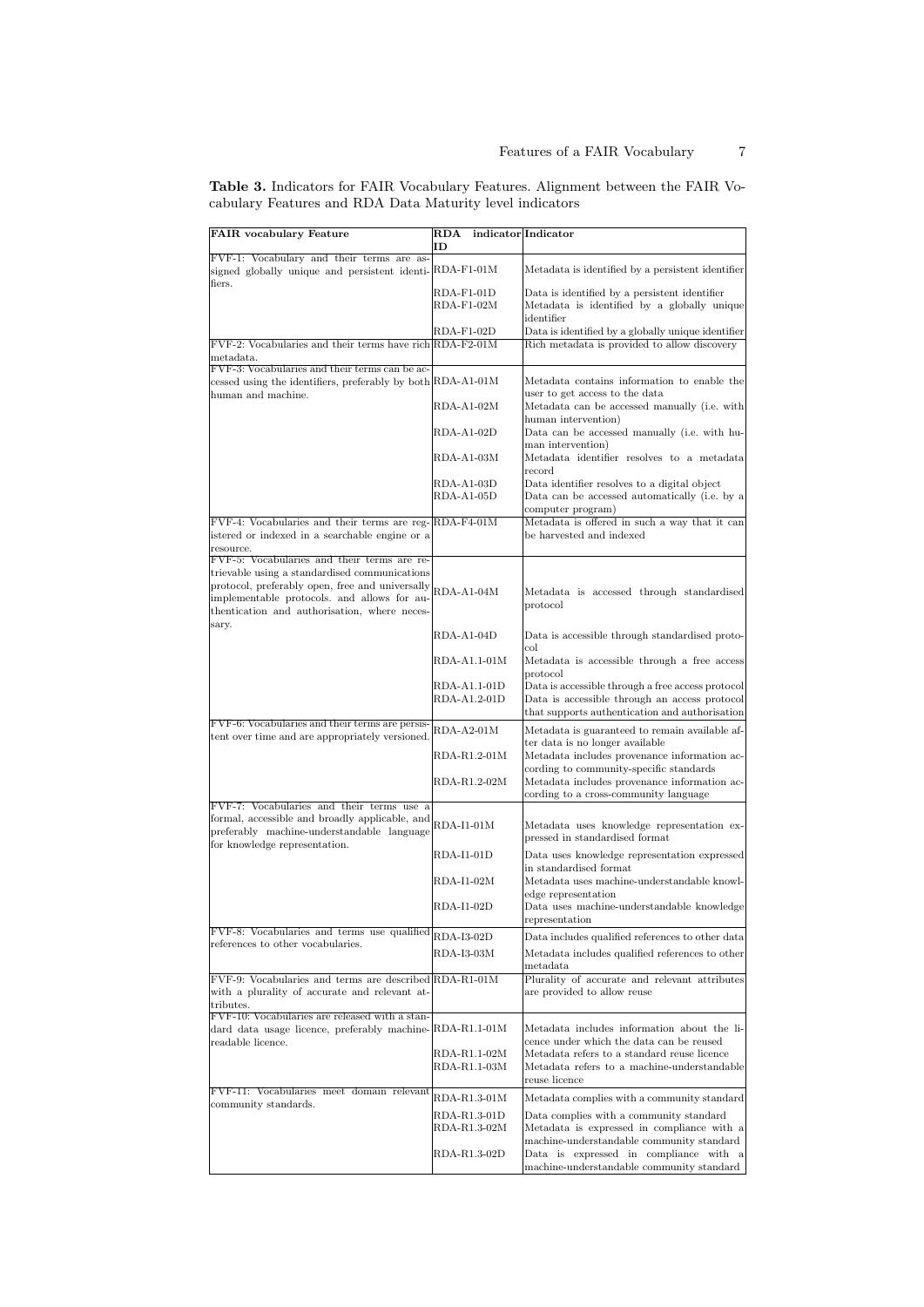<span id="page-7-0"></span>

|  |                                       |  | <b>Table 4.</b> FAIR vocabulary feature applied, assessment results of Gene ontology, Ex- |  |  |  |
|--|---------------------------------------|--|-------------------------------------------------------------------------------------------|--|--|--|
|  | perimental factor Ontology and ICD-11 |  |                                                                                           |  |  |  |

|                                                                                                                                                                                                                                                               |                       | Vocabulary                                  |                                         |
|---------------------------------------------------------------------------------------------------------------------------------------------------------------------------------------------------------------------------------------------------------------|-----------------------|---------------------------------------------|-----------------------------------------|
| <b>FAIR</b> vocabulary Feature                                                                                                                                                                                                                                | Ontol-<br>Gene<br>ogy | Experimental ICD-11<br>Factor Ontol-<br>ogy |                                         |
| FVF-1: Vocabulary and their terms are assigned globally unique Full Compliance<br>and persistent identifiers.                                                                                                                                                 |                       |                                             | Full Compliance Partial Compli-<br>ance |
| FVF-2: Vocabularies and their terms have rich metadata.                                                                                                                                                                                                       | Full Compliance       | No Compliance                               | Full Compliance                         |
| FVF-3: Vocabularies and their terms can be accessed using the Full Compliance<br>identifiers, preferably by both human and machine.                                                                                                                           |                       |                                             | Full Compliance Partial Compli-<br>ance |
| FVF-4: Vocabularies and their terms are registered or indexed Full Compliance<br>in a searchable engine or a resource.                                                                                                                                        |                       | Full Compliance No Compliance               |                                         |
| FVF-5: Vocabularies and their terms are retrievable using a Full Compliance<br>standardised communications protocol, preferably open, free<br>and universally implementable protocols. and allows for authen-<br>tication and authorisation, where necessary. |                       |                                             | Full Compliance Full Compliance         |
| FVF-6: Vocabularies and their terms are persistent over time Partial Compli-<br>and are appropriately versioned.                                                                                                                                              | ance                  | ance                                        | Partial Compli-Partial Compli-<br>ance  |
| FVF-7: Vocabularies and their terms use a formal, accessible Full Compliance<br>and broadly applicable, and preferably machine-understandable<br>language for knowledge representation.                                                                       |                       | Full Compliance No Compliance               |                                         |
| FVF-8: Vocabularies and terms use qualified references to other Full Compliance<br>vocabularies.                                                                                                                                                              |                       |                                             | Full Compliance Partial Compli-<br>ance |
| FVF-9: Vocabularies and terms are described with a plurality Full Compliance<br>of accurate and relevant attributes.                                                                                                                                          |                       | Full Compliance No Compliance               |                                         |
| FVF-10: Vocabularies are released with a standard data usage Full Compliance<br>licence, preferably machine-readable licence.                                                                                                                                 |                       |                                             | Full Compliance Full Compliance         |
| FVF-11: Vocabularies meet domain relevant community stan-Full Compliance<br>dards.                                                                                                                                                                            |                       | Full Compliance No Compliance               |                                         |
| <b>FAIR</b> Vocabulary Feature summary                                                                                                                                                                                                                        |                       |                                             |                                         |
| FVF, full compliance                                                                                                                                                                                                                                          | 90.91%                | 81.82%                                      | $27.27\%$                               |
| FVF, partial compliance                                                                                                                                                                                                                                       | 9.09%                 | 9.09%                                       | 36.36%                                  |
| FVF, no compliance                                                                                                                                                                                                                                            | $0.00\%$              | 9.09%                                       | 36.36%                                  |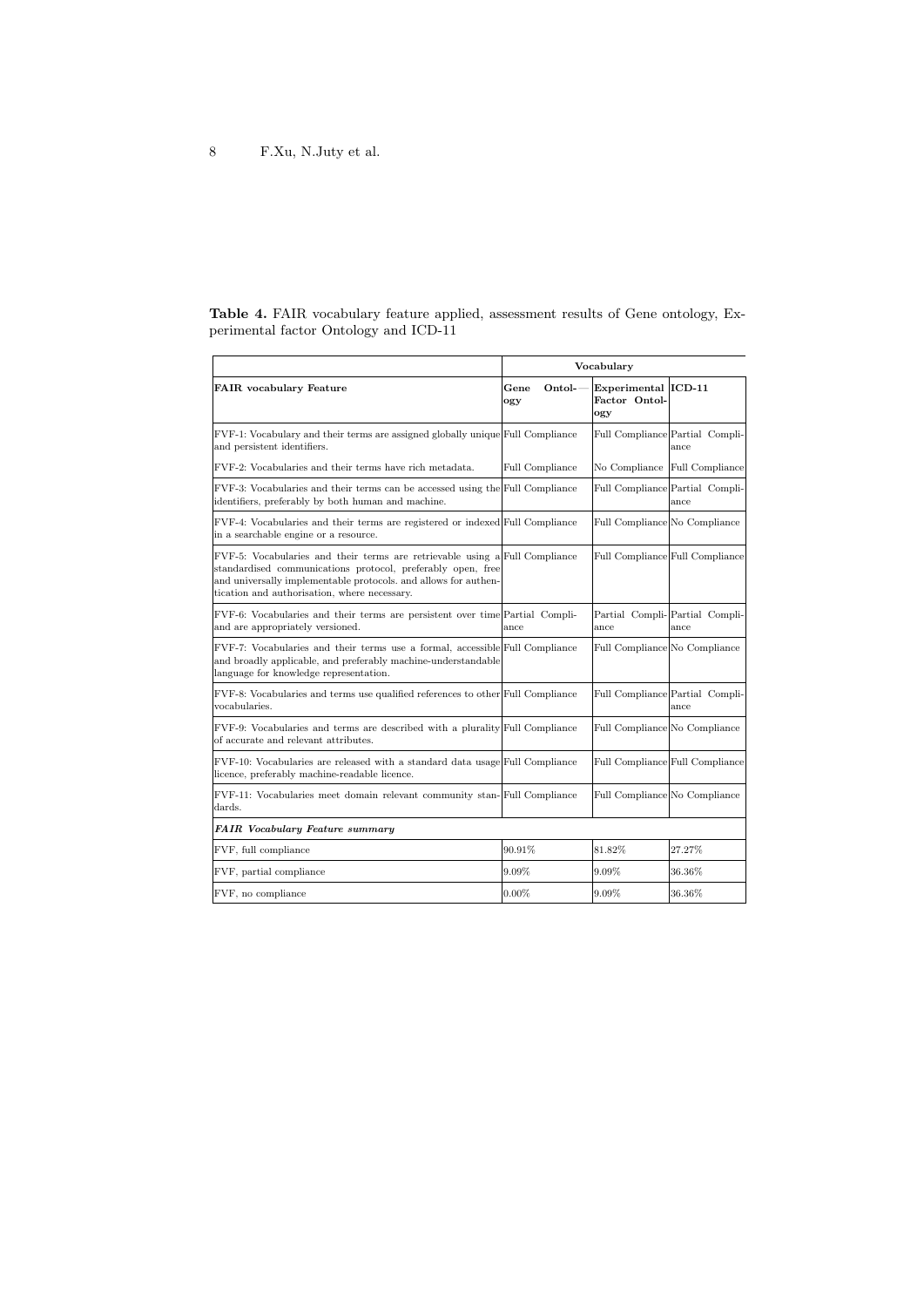#### Features of a FAIR Vocabulary 9

'Indicator RDA-R1.2-02M: Metadata includes provenance information according to a cross-community language'. 'FVF-2: Vocabularies and their terms have rich metadata' was not complied with since no general description of the ontology is provided in the released artefact. Compared with the ontologies, the taxonomy, ICD-11, fully complies with 18.18% FVFs, and partially complies with 36.36% FVFs. This is because ICD-11 neither refers to other vocabularies, nor adheres to other community standards, such as vocabulary formats. ICD-11 was selected for this evaluation as it already offers significant FAIR improvements over ICD-10[\[30\]](#page-11-10), such as providing a standard licence.

### 7 Discussion

The FAIR Vocabulary Features we propose integrate multiple FAIR vocabulary requirements and can be used as FAIR vocabulary standards to guide the development and maintenance of vocabularies. Each FVF is associated with indicators enabling its quantifiable, objective assessment. Those indicators can be connected to related standards and extended to existing or emerging standards in other domains. For example, FVF-8: cross-referencing other vocabularies can be linked to the ontology cross-reference standards, MIREOT. We focused on how FVFs can be applied to ontologies, and demonstrated the potential for using them across other forms of vocabularies; for example, with the ICD-11, assessment would inform authors on the means to enrich their resources. Because of our expertise and requirements, this manuscript focuses on the biomedical domain; however, we anticipate this framework could be reused in other domains.

Integrating the FAIR vocabulary features with FAIR indicators makes it possible to assess the FAIR level of vocabularies, identify progressive ontology development use cases, and improve those vocabularies. We selected the RDA indicators as it has proven to be useful in many datasets and has been referenced by other assessment approaches in FAIRassist.org; yet, FVFs could alternatively be aligned to other FAIR-principle based indicators which would similarly reflect the guiding principles proposed by Wilkinson et al. Besides manual assessment, quantifiable formal indicators are also amenable to becoming machine actionable. Some efforts already exist, and reusing shared indicators will make it possible to perform automated FAIR vocabulary assessments.

The indicators were proposed to objectively measure the FAIR level of ontologies, yet this score does not reflect an absolute FAIR level for the vocabulary. Indeed, depending on the purpose and requirements of the vocabulary, some FVFs can be more or less important than other features. For example, for internal vocabularies which are used and shared within an institution, having global identifiers (FVF-1) is not a mandatory requirement. Instead of comparing the FAIR score of different vocabularies to find the 'FAIRer' one, we propose the FAIR score should be used to measure and guide the evolution of FAIR vocabularies by successively comparing the FAIR levels of iteratively developed versions. For example, compared to ICD-10, its successor, ICD-11 has incorpo-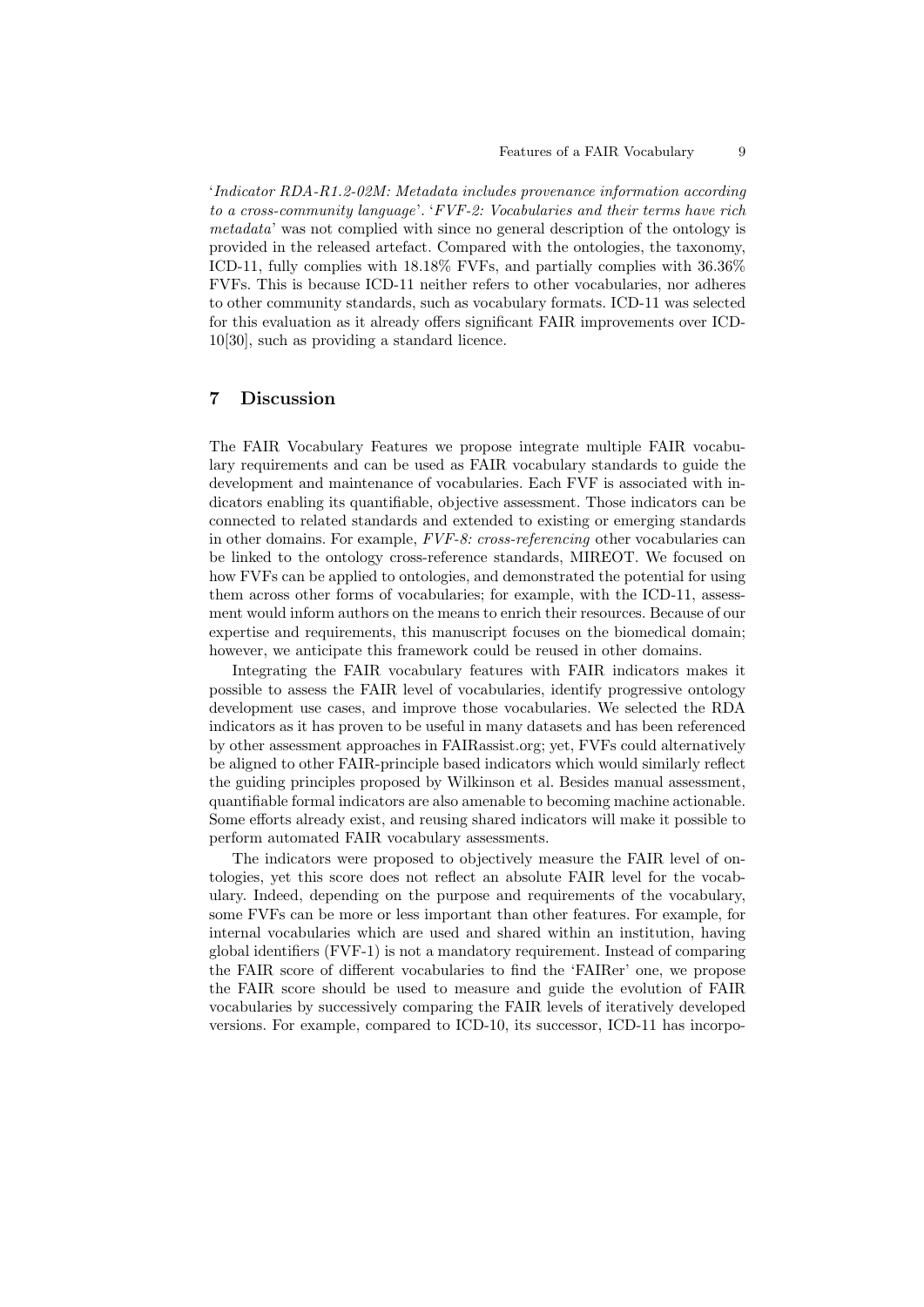rated many features to make it FAIRer, such as providing APIs for easier access, having a machine-readable license, etc.

From the assessment results of the two ontologies and ICD-11, ontology-based vocabularies follow stricter semantics and therefore fared better in the scoring of FAIR features. For example, many ontology-related standards have been established, including formats, such as OWL, guidelines such as the OBO principles, minimum information standards, such as MIBBI[\[36\]](#page-11-11), and mechanisms for crossreferences or incorporating external ontologies, such as MIREOT. This naturally reflects in a high score for compliance with community standards, which is a core part of FAIR Vocabulary Features and which improves the interoperability and reusability of a vocabulary.

The FAIR Vocabulary features and assessments provide insights on how to improve vocabularies. For example, based on the EFO assessments, the FAIR level of EFO could easily be improved by adding a description of the aim and function of EFO. This way, different vocabulary management services can harvest the information.

#### Acknowledgements

This work is funded by the IMI-FAIRplus project (Grant number 802750) and the European Molecular Biology Laboratory - European Bioinformatics Institute core funds.

## 8 References

- <span id="page-9-5"></span>[1] Creative commons — attribution 4.0 international — CC BY 4.0, [https:](https://creativecommons.org/licenses/by/4.0/) [//creativecommons.org/licenses/by/4.0/](https://creativecommons.org/licenses/by/4.0/)
- <span id="page-9-3"></span>[2] ID policy, <http://www.obofoundry.org/id-policy>
- <span id="page-9-6"></span>[3] The MIT license | open source initiative, [https://opensource.org/](https://opensource.org/licenses/MIT) [licenses/MIT](https://opensource.org/licenses/MIT)
- <span id="page-9-0"></span>[4] F-UJI automated FAIR data assessment tool (2020), [https://www.](https://www.fairsfair.eu/f-uji-automated-fair-data-assessment-tool) [fairsfair.eu/f-uji-automated-fair-data-assessment-tool](https://www.fairsfair.eu/f-uji-automated-fair-data-assessment-tool)
- <span id="page-9-1"></span>[5] FAIR data maturity model: specification and guidelines - draft (2020), [https://www.rd-alliance.](https://www.rd-alliance.org/group/fair-data-maturity-model-wg/outcomes/fair-data-maturity-model-specification-and-guidelines) [org/group/fair-data-maturity-model-wg/outcomes/](https://www.rd-alliance.org/group/fair-data-maturity-model-wg/outcomes/fair-data-maturity-model-specification-and-guidelines)
- [fair-data-maturity-model-specification-and-guidelines](https://www.rd-alliance.org/group/fair-data-maturity-model-wg/outcomes/fair-data-maturity-model-specification-and-guidelines)
- [6] FAIRassist.org (2021), <https://fairassist.org/#!/>
- <span id="page-9-4"></span>[7] Antoniou, G., van Harmelen, F.: Web ontology language: OWL. pp. 67– 92. International Handbooks on Information Systems, Springer (2004). [https://doi.org/10.1007/978-3-540-24750-0](https://doi.org/10.1007/978-3-540-24750-0_4)<sup>4</sup>
- <span id="page-9-7"></span>[8] Arnaud, E., Cooper, L., Shrestha, R., et al.: Towards a reference plant trait ontology for modeling knowledge of plant traits and phenotypes (2012), <http://wrap.warwick.ac.uk/59831/>
- <span id="page-9-2"></span>[9] Blum, M., Chang, H.Y., Chuguransky, S., et al.: The InterPro protein families and domains database: 20 years on 49, D344–d354 (2021). <https://doi.org/10.1093/nar/gkaa977>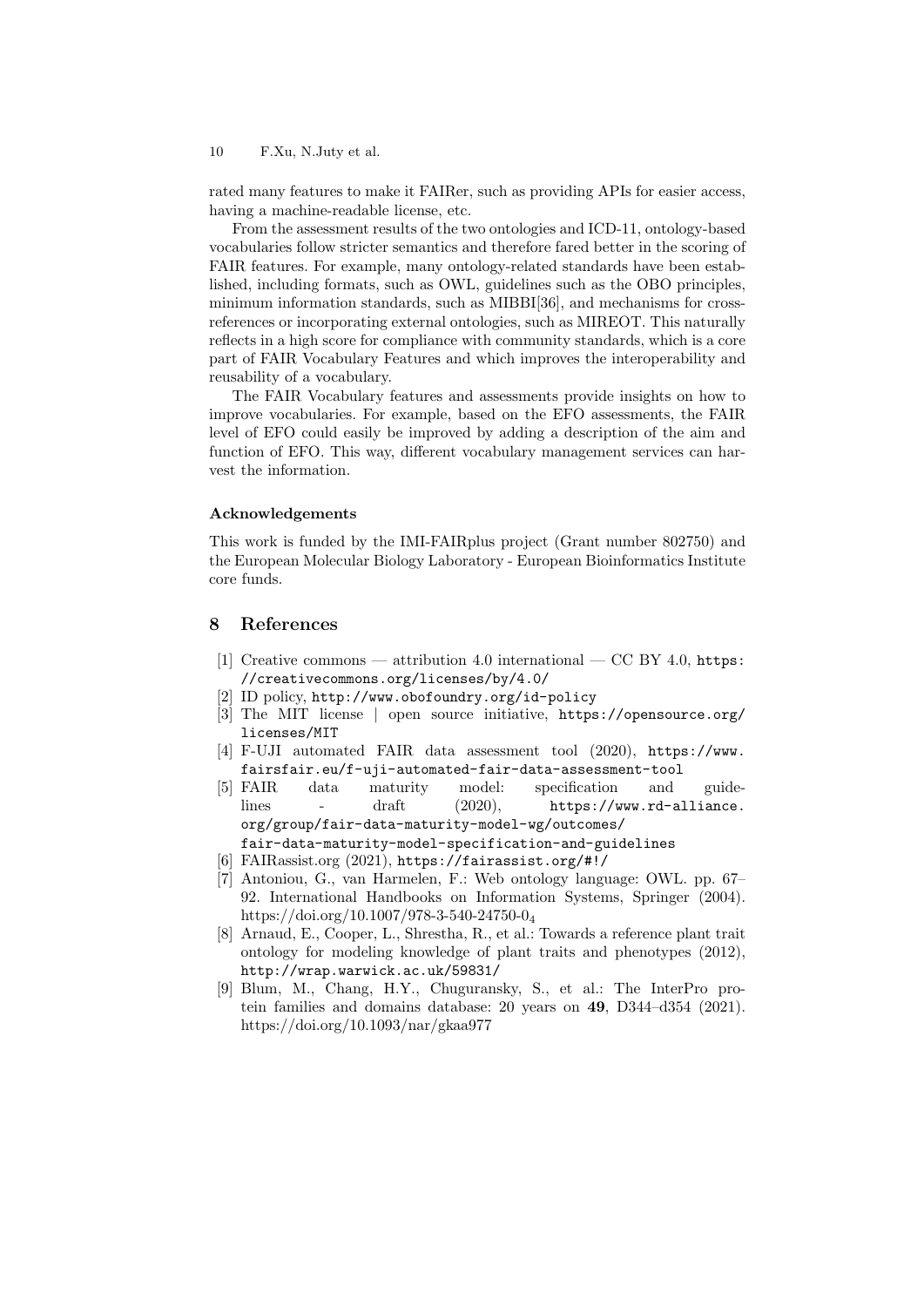- <span id="page-10-10"></span>[10] Bodenreider, O.: The unified medical language system (UMLS): integrating biomedical terminology 32, D267–270 (2004). <https://doi.org/10.1093/nar/gkh061>
- [11] Burdett, T., Xu, F., Courtot, M., et al.: FAIRplus: D3.2 IMI FAIR metrics publication .<https://doi.org/10.5281/zenodo.4428633>
- <span id="page-10-5"></span>[12] Consortium, T.G.O.: The gene ontology resource: 20 years and still GOing strong 47, D330–d338 (2019).<https://doi.org/10.1093/nar/gky1055>
- <span id="page-10-6"></span>[13] Consortium, T.U.: UniProt: the universal protein knowledgebase in 2021 49, D480–d489 (2021).<https://doi.org/10.1093/nar/gkaa1100>
- <span id="page-10-14"></span>[14] Courtot, M., Gibson, F., Lister, A., et al.: MIREOT: the minimum information to reference an external ontology term pp. 1–1 (2009). <https://doi.org/10.1038/npre.2009.3576.1>
- <span id="page-10-2"></span>[15] Cox, S.J.D., Gonzalez-Beltran, A.N., Magagna, B., et al.: Ten simple rules for making a vocabulary FAIR  $17(6)$ , e1009041 (2021). <https://doi.org/10.1371/journal.pcbi.1009041>
- [16] Drysdale, R., Cook, C.E., Petryszak, R., et al.: The ELIXIR core data resources: fundamental infrastructure for the life sciences 36(8), 2636–2642 (2020).<https://doi.org/10.1093/bioinformatics/btz959>
- <span id="page-10-15"></span>[17] Foundry, T.O.: The OBO flat file format specification, version 1.2, [https:](https://owlcollab.github.io/oboformat/doc/GO.format.obo-1%5F2.html) [//owlcollab.github.io/oboformat/doc/GO.format.obo-1%5F2.html](https://owlcollab.github.io/oboformat/doc/GO.format.obo-1%5F2.html)
- <span id="page-10-8"></span>[18] Foundry, T.O.: OBO foundry principles, overview, [http://www.](http://www.obofoundry.org/principles/fp-000-summary.html) [obofoundry.org/principles/fp-000-summary.html](http://www.obofoundry.org/principles/fp-000-summary.html)
- <span id="page-10-11"></span><span id="page-10-9"></span>[19] Foundry, T.O.: PURL administration, <https://purl.prod.archive.org/> [20] Foundry, T.O.: Versioning (principle 4), [http://www.obofoundry.org/](http://www.obofoundry.org/principles/fp-004-versioning.html)
- [principles/fp-004-versioning.html](http://www.obofoundry.org/principles/fp-004-versioning.html) [21] Garijo, D., Corcho, O., Poveda-Villalon, M.: FOOPS!: An ontology pit-
- <span id="page-10-3"></span>fall scanner for the FAIR principles p. 4 (2021), [http://ceur-ws.org/](http://ceur-ws.org/Vol-2980/paper321.pdf) [Vol-2980/paper321.pdf](http://ceur-ws.org/Vol-2980/paper321.pdf)
- <span id="page-10-1"></span>[22] Garijo, D., Poveda-Villalón, M.: Best practices for implementing FAIR vocabularies and ontologies on the web (2020), [http://arxiv.org/abs/](http://arxiv.org/abs/2003.13084) [2003.13084](http://arxiv.org/abs/2003.13084)
- <span id="page-10-12"></span>[23] Hastings, J., Owen, G., Dekker, A., et al.: ChEBI in 2016: Improved services and an expanding collection of metabolites 44, D1214–1219 (2016). <https://doi.org/10.1093/nar/gkv1031>
- <span id="page-10-0"></span>[24] Hugo, W., Le Franc, Y., Coen, G., et al.: D2.5 FAIR semantics recommendations second iteration (2020).<https://doi.org/10.5281/zenodo.4314321>
- <span id="page-10-4"></span>[25] Jupp, S., Burdett, T., Malone, J., et al.: A new ontology lookup service at EMBL-EBI p. 2 (2015), <http://ceur-ws.org/Vol-1546/paper%5F29.pdf>
- <span id="page-10-16"></span>[26] Krajewski, P., Chen, D., Ćwiek, H., et al.: Towards recommendations for metadata and data handling in plant phenotyping  $66(18)$ , 5417–5427 (2015).<https://doi.org/10.1093/jxb/erv271>
- <span id="page-10-7"></span>[27] Malone, J., Holloway, E., Adamusiak, T., et al.: Modeling sample variables with an experimental factor ontology  $26(8)$ , 1112–1118 (2010). <https://doi.org/10.1093/bioinformatics/btq099>
- <span id="page-10-13"></span>[28] Mungall, C.J., Torniai, C., Gkoutos, G.V., et al.: Uberon, an integrative multi-species anatomy ontology 13(1), R5 (2012). <https://doi.org/10.1186/gb-2012-13-1-r5>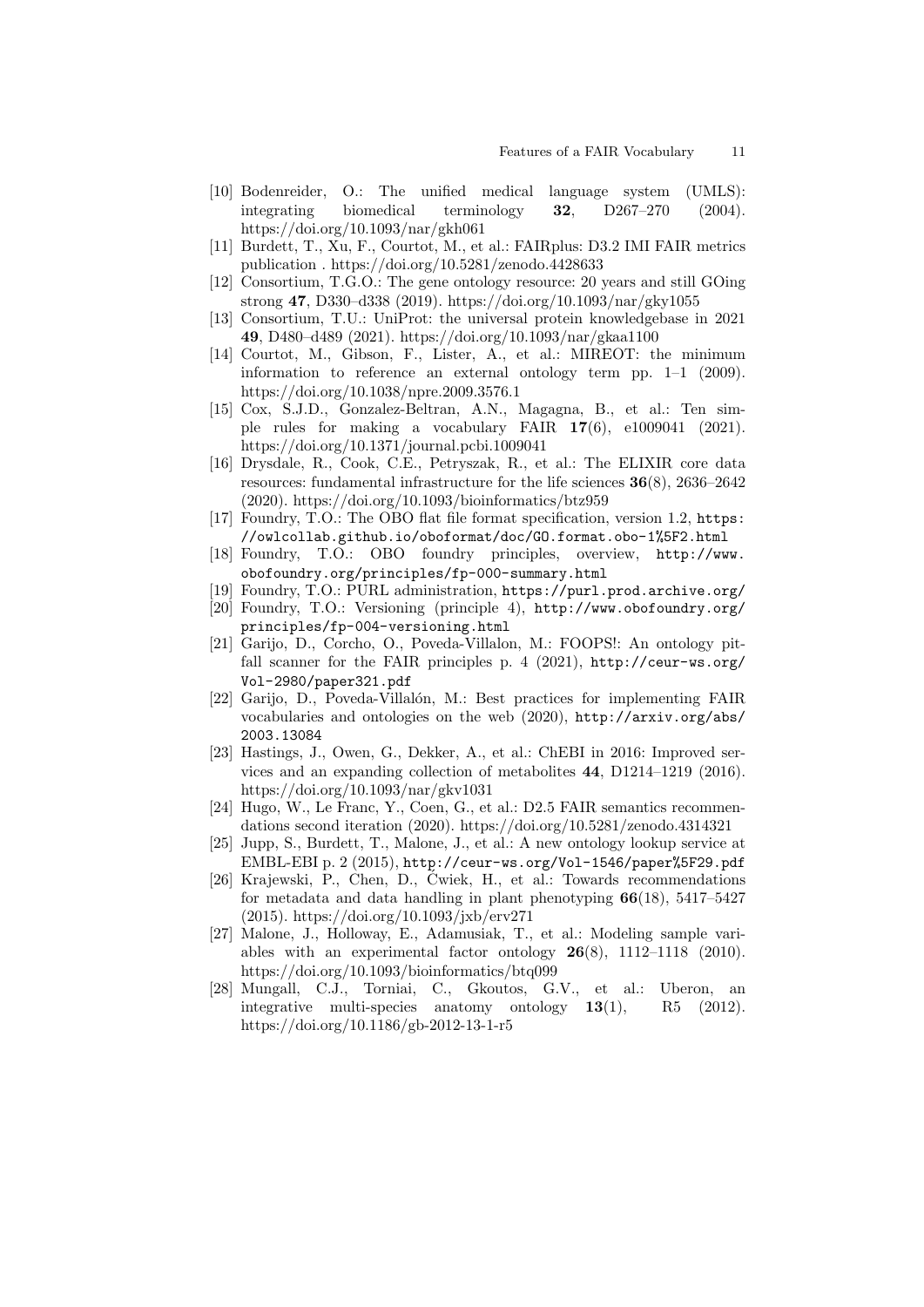- 12 F.Xu, N.Juty et al.
- <span id="page-11-4"></span>[29] Ochoa, D., Hercules, A., Carmona, M., et al.: Open targets platform: supporting systematic drug–target identification and prioritisation 49, D1302– d1310 (2021).<https://doi.org/10.1093/nar/gkaa1027>
- <span id="page-11-10"></span>[30] Organization, W.H.: International classification of diseases for mortality and morbidity statistics (10h revision) (2010),  $https://www.who.int/$ [classifications/icd/ICD10Volume2\\_en\\_2010.pdf](https://www.who.int/classifications/icd/ICD10Volume2_en_2010.pdf)
- <span id="page-11-1"></span>[31] Organization, W.H.: International classification of diseases for mortality and morbidity statistics (11th revision) (2021),  $\frac{htps}{1/d}$ , who.int/ [browse11/l-m/en](https://icd.who.int/browse11/l-m/en)
- <span id="page-11-2"></span>[32] Pedruzzi, I., Rivoire, C., Auchincloss, A.H., et al.: HAMAP in 2015: updates to the protein family classification and annotation system 43, D1064–d1070 (2015).<https://doi.org/10.1093/nar/gku1002>
- <span id="page-11-9"></span>[33] Sansone, S.A., McQuilton, P., Rocca-Serra, P., et al.: FAIRsharing as a community approach to standards, repositories and policies  $37(4)$ ,  $358-367$ (2019). [https://doi.org/10.1038/s4158701900808](https://doi.org/10.1038/s41587\protect \discretionary {\char \hyphenchar \font }{}{}019\protect \discretionary {\char \hyphenchar \font }{}{}0080\protect \discretionary {\char \hyphenchar \font }{}{}8)
- <span id="page-11-3"></span>[34] Smith, B., Ashburner, M., Rosse, C., et al.: The OBO foundry: coordinated evolution of ontologies to support biomedical data integration 25(11), 1251– 1255 (2007).<https://doi.org/10.1038/nbt1346>
- <span id="page-11-8"></span>[35] Snomed: SNOMED home page, <https://www.snomed.org/>
- <span id="page-11-11"></span>[36] Taylor, C.F., Field, D., Sansone, S.A., et al.: Promoting coherent minimum reporting guidelines for biological and biomedical investigations: the MIBBI project  $26(8)$ ,  $889-896$  (2008). <https://doi.org/https://doi.org/110.1038/nbt.1411>
- <span id="page-11-6"></span>[37] W3id: w3id.org - permanent identifiers for the web, <https://w3id.org/>
- <span id="page-11-7"></span>[38] Whetzel, P.L., Noy, N.F., Shah, N.H., et al.: BioPortal: enhanced functionality via new web services from the national center for biomedical ontology to access and use ontologies in software applications  $39. W541-w545 (2011)$ . <https://doi.org/10.1093/nar/gkr469>
- <span id="page-11-0"></span>[39] Wilkinson, M.: The FAIR maturity evaluation service (2021), [https://](https://fairsharing.github.io/FAIR-Evaluator-FrontEnd/#!/) [fairsharing.github.io/FAIR-Evaluator-FrontEnd/#!/](https://fairsharing.github.io/FAIR-Evaluator-FrontEnd/#!/)
- [40] Wilkinson, M.D., Dumontier, M., Aalbersberg, I.J., et al.: The FAIR guiding principles for scientific data management and stewardship  $3(1)$ , 160018 (2016).<https://doi.org/10.1038/sdata.2016.18>
- <span id="page-11-5"></span>[41] Wimalaratne, S.M., Juty, N., Kunze, J., et al.: Uniform resolution of compact identifiers for biomedical data 5, 180029 (2018). <https://doi.org/10.1038/sdata.2018.29>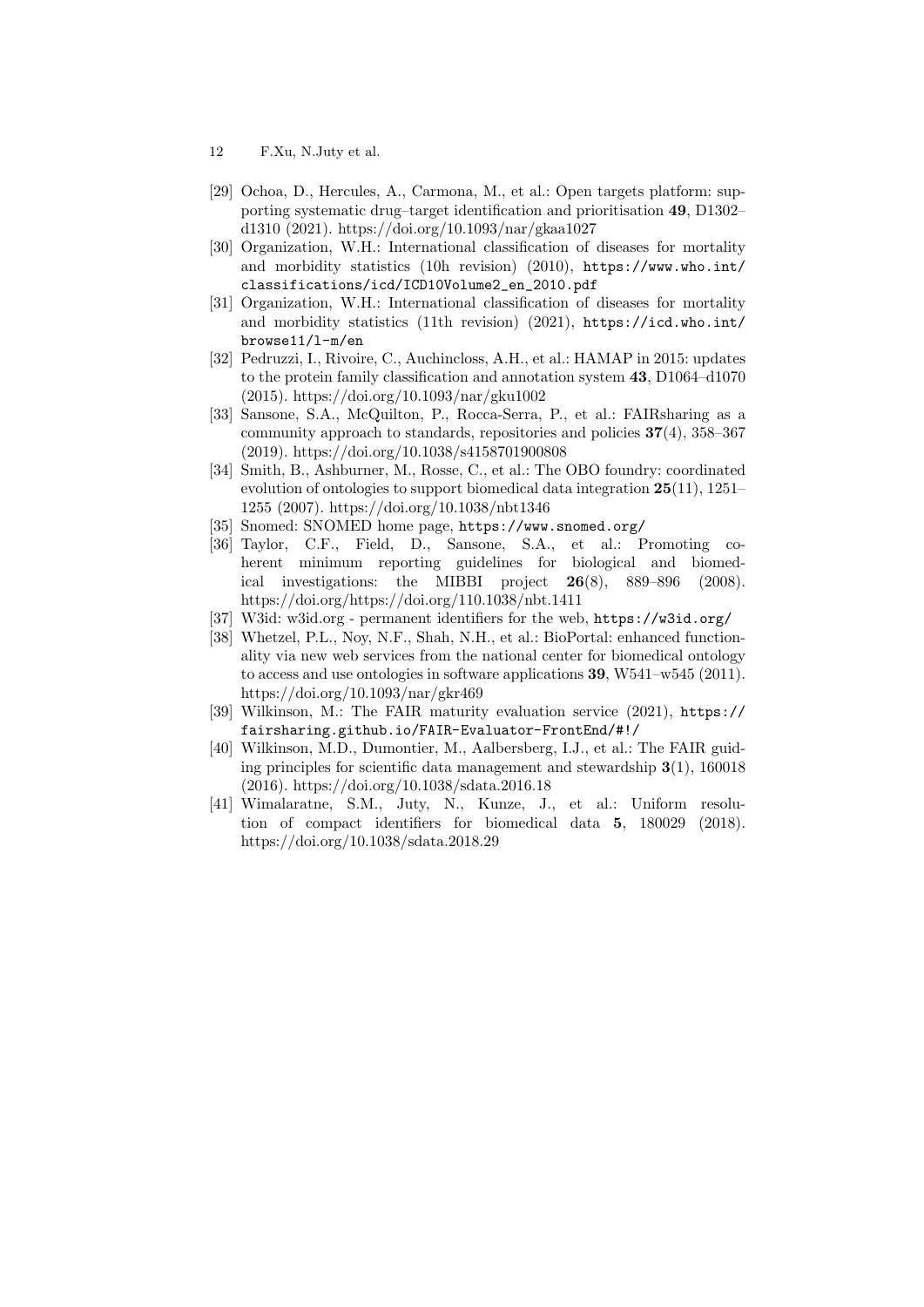## Supplementary Table 1: The suitability of OBO principles used as FAIR Vocabulary Features

| OBO-1: The ontology MUST be openly available to be<br>used by all without any constraint other than (a) its origin<br>must be acknowledged and (b) it is not to be altered and<br>subsequently redistributed in altered form under the<br>original name or with the same identifiers.                                                          | Suitable as FAIR<br><b>Vocabulary Feature?</b><br><b>No</b>         |  |  |  |
|------------------------------------------------------------------------------------------------------------------------------------------------------------------------------------------------------------------------------------------------------------------------------------------------------------------------------------------------|---------------------------------------------------------------------|--|--|--|
| While it is highly desirable to have open source semantic artefacts, as it is to have open<br>source code and ultimately open research. This is not a prerequisite for vocabularies to<br>be FAIR, nor is it well aligned with the FAIR principles which require licensing<br>information to be provided but do not mandate it be open source. |                                                                     |  |  |  |
| OBO-2: The ontology is made available in a common<br>formal language in an accepted concrete syntax.                                                                                                                                                                                                                                           | <b>Suitable as FAIR</b><br><b>Vocabulary Feature?</b><br><b>Yes</b> |  |  |  |
| Common formats define minimum standards for accessing an ontology, support using<br>ontologies in a FAIR capable resource, and are the foundation of interoperable<br>vocabulary. Many common formal languages have been proposed during the<br>development history of ontologies. OWL format is currently used as a W3C standard.             |                                                                     |  |  |  |
| OBO-3: Each class and relation (property) in the<br>ontology must have a unique URI identifier.                                                                                                                                                                                                                                                | <b>Suitable as FAIR</b><br><b>Vocabulary Feature?</b><br><b>Yes</b> |  |  |  |
| Identifiability is a core FAIR principle, and in order to be fulfilled, all elements of the<br>ontology, such as classes and relationships, should be clearly and uniquely identified.                                                                                                                                                         |                                                                     |  |  |  |
| OBO-4: The ontology provider has documented<br>procedures for versioning the ontology, and different<br>versions of ontology are marked, stored, and officially<br>released.                                                                                                                                                                   | <b>Suitable as FAIR</b><br><b>Vocabulary Feature?</b><br><b>No</b>  |  |  |  |
| Proper versioning improves the findability and reusability of the vocabulary. We<br>proposed a corresponding FVF to cover this aspect. Yet, this principle evaluates the<br>development, especially the documentation process, of the ontology rather than FAIR<br>vocabulary.                                                                 |                                                                     |  |  |  |
| OBO-5: The scope of an ontology is the extent of the<br>domain or subject matter it intends to cover. The<br>ontology must have a clearly specified scope and<br>content that adheres to that scope.                                                                                                                                           | <b>Suitable as FAIR</b><br><b>Vocabulary Feature?</b><br>Yes        |  |  |  |
| Users must be able to determine which ontologies meet their needs in order to<br>implement these in FAIR capable resources and to be interoperable with other<br>vocabularies. A clear specification of this aids in FAIR implementation; vocabularies do<br>not exist in isolation.                                                           |                                                                     |  |  |  |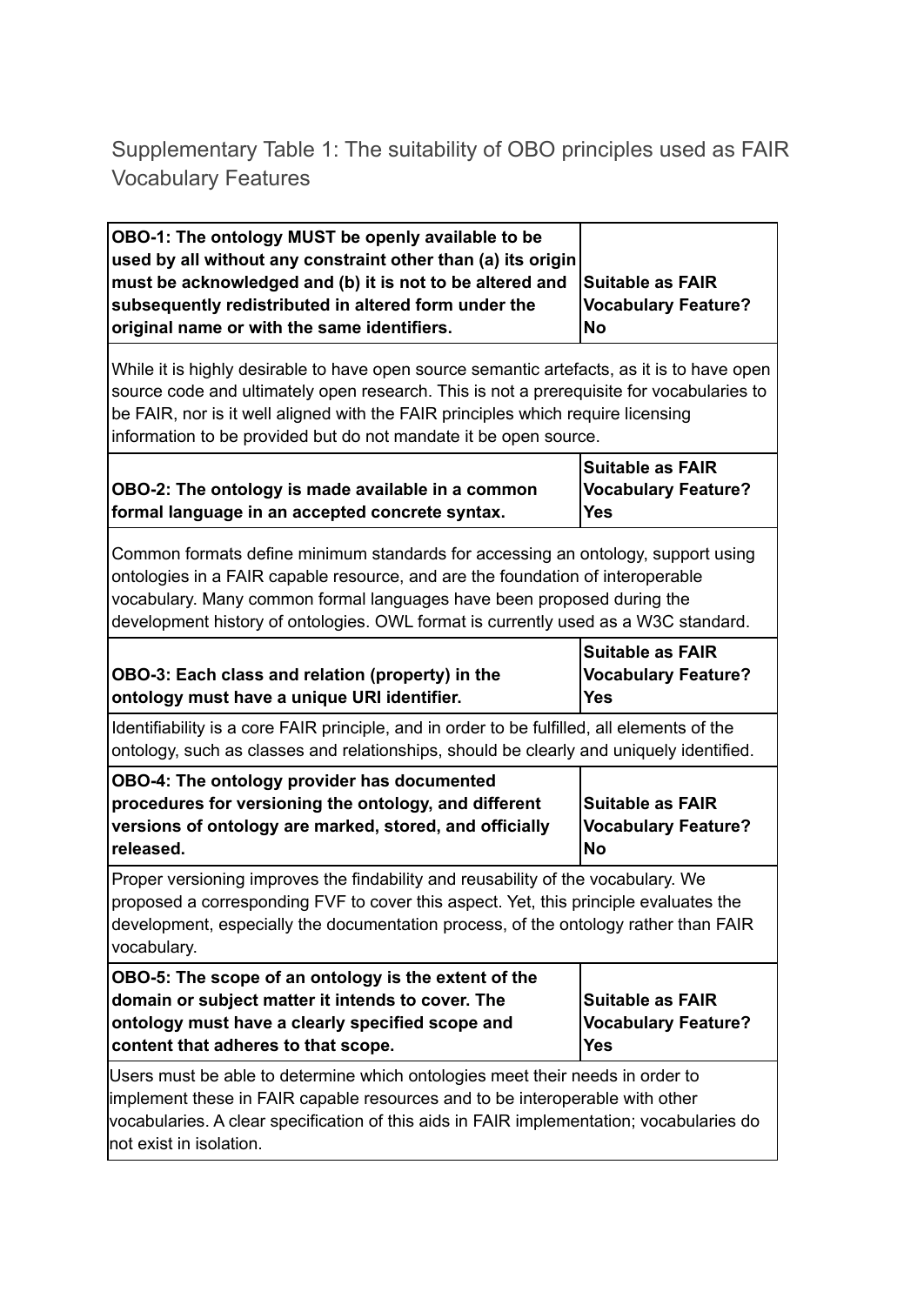| OBO-6: The ontology has textual definitions for the<br>majority of its classes and for top level terms in<br>particular                                                                                                                                                                                                                                  | <b>Suitable as FAIR</b><br><b>Vocabulary Feature?</b><br>No         |  |  |  |  |
|----------------------------------------------------------------------------------------------------------------------------------------------------------------------------------------------------------------------------------------------------------------------------------------------------------------------------------------------------------|---------------------------------------------------------------------|--|--|--|--|
| While textual definitions provide human-readable content and are generally desirable,<br>this is not essential as an FVF as ontology content has definitions in terms of logical<br>axioms (e.g., position in the hierarchy) and term labels.                                                                                                            |                                                                     |  |  |  |  |
| OBO-7: Relations should be reused from the Relations<br>Ontology (RO).                                                                                                                                                                                                                                                                                   | <b>Suitable as FAIR</b><br><b>Vocabulary Feature?</b><br><b>Yes</b> |  |  |  |  |
| Relation standards promote interoperability across different ontologies. This principle<br>focuses on the relationships within and across ontologies. It can be adapted and used<br>in a broader range of FAIR vocabularies.                                                                                                                             |                                                                     |  |  |  |  |
| OBO-8: The owners of the ontology should strive to<br>provide as much documentation as possible. The<br>documentation should detail the different processes<br>specific to an ontology life cycle and target various<br>audiences (users or developers).                                                                                                 | <b>Suitable as FAIR</b><br><b>Vocabulary Feature?</b><br>Yes        |  |  |  |  |
| Rich metadata of the vocabulary, such as the purpose and status of the ontology,<br>promotes the reuse of the ontology.                                                                                                                                                                                                                                  |                                                                     |  |  |  |  |
| OBO-9: The ontology developers should document that<br>the ontology is used by multiple independent people or<br>organizations.                                                                                                                                                                                                                          | <b>Suitable as FAIR</b><br><b>Vocabulary Feature?</b><br><b>No</b>  |  |  |  |  |
| Usage of vocabularies depends on the content and there are strategies for<br>interoperating ontologies in what is anyway a crowded semantic space. Evidence that<br>an ontology is highly used - when measurable - assumes a level of maturity that is<br>unlikely for some starting communities, and would not reflect fairness of the resource.        |                                                                     |  |  |  |  |
| OBO-10: OBO Foundry ontology development, in<br>common with many other standards-oriented scientific<br>activities, should be carried out in a collaborative<br>fashion.                                                                                                                                                                                 | <b>Suitable as FAIR</b><br><b>Vocabulary Feature?</b><br><b>Yes</b> |  |  |  |  |
| Vocabularies should be implementable in FAIR data resources and should reflect<br>community needs. Responsiveness to community needs comes via collaboration and<br>development should therefore be collaborative.                                                                                                                                       |                                                                     |  |  |  |  |
| OBO-11: There should be a person who is responsible<br>for communications between the community and the<br>ontology developers, for communicating with the<br>Foundry on all Foundry-related matters, for mediating<br>discussions involving maintenance in the light of<br>scientific advance, and for ensuring that all user<br>feedback is addressed. | <b>Suitable as FAIR</b><br><b>Vocabulary Feature?</b><br><b>No</b>  |  |  |  |  |
| Having a designed contact is important for the community to provide feedback and                                                                                                                                                                                                                                                                         |                                                                     |  |  |  |  |

ensures someone is having an ongoing editorial responsibility for the ontology. While it does pertain to sustainability of the resource and its possible evolution, it doesn't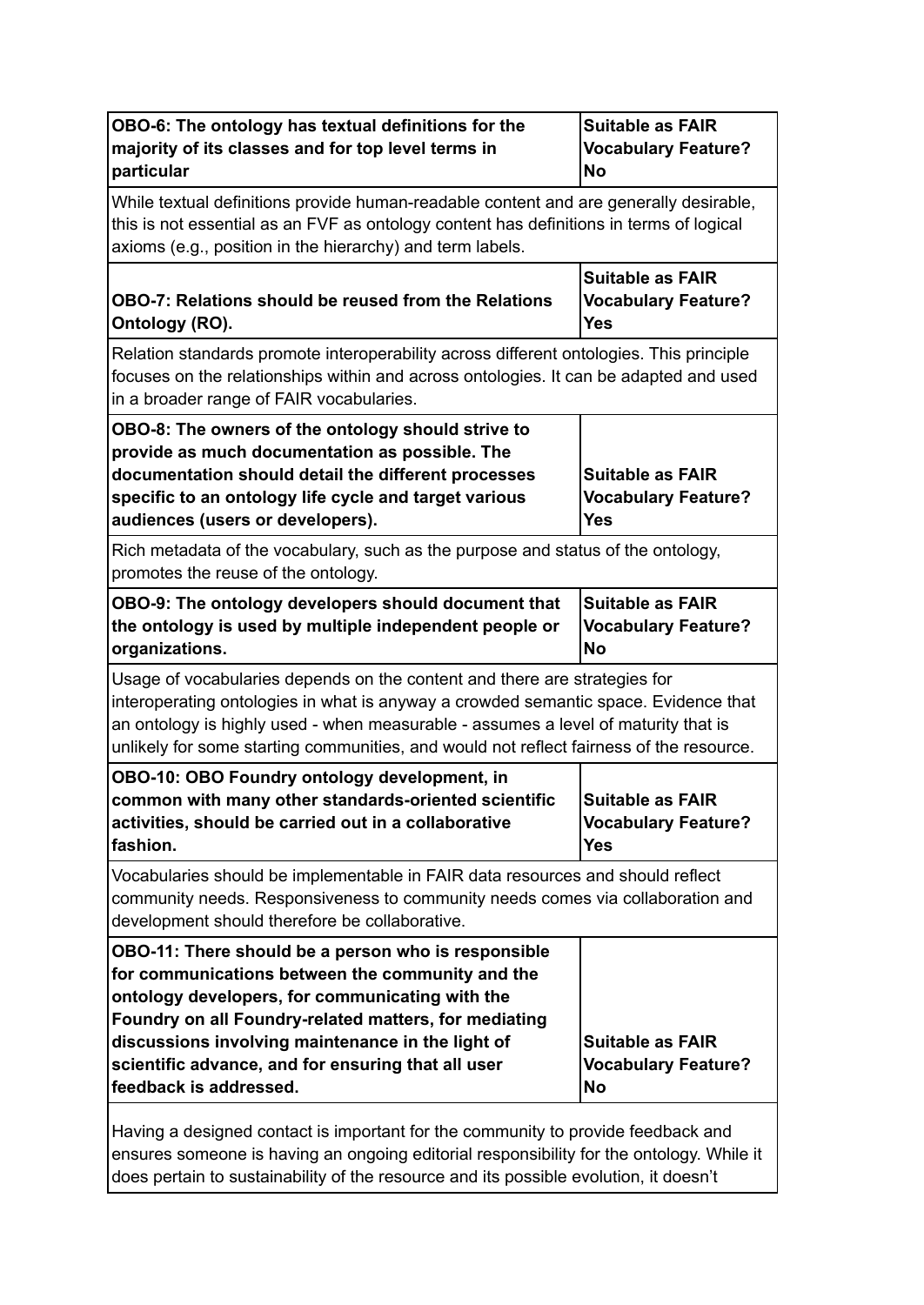| directly speak to its level of fairness.                                                                                                                                                                           |  |  |  |  |  |
|--------------------------------------------------------------------------------------------------------------------------------------------------------------------------------------------------------------------|--|--|--|--|--|
| <b>Suitable as FAIR</b><br><b>Vocabulary Feature?</b><br><b>OBO-12: Naming conventions are used</b><br><b>No</b>                                                                                                   |  |  |  |  |  |
| Consistency of naming is a best practice feature of ontologies but does not detract from<br>deployment in support of the FAIR principles.                                                                          |  |  |  |  |  |
| <b>Suitable as FAIR</b><br>OBO-16: The ontology needs to reflect changes in<br><b>Vocabulary Feature?</b><br>scientific consensus to remain accurate over time.<br><b>Yes</b>                                      |  |  |  |  |  |
| Vocabularies codify knowledge. To fulfil one of their primary functions, they must<br>evolve. Dead ontologies fail to support FAIR capable resources to interoperate.                                              |  |  |  |  |  |
| OBO-20: Ontology developers MUST offer channels for<br><b>Suitable as FAIR</b><br>community participation and SHOULD be responsive to<br><b>Vocabulary Feature?</b><br><b>No</b><br>requests.                      |  |  |  |  |  |
| Having communication channels to collect and respond to community requirements<br>supports the maintenance and evolution of the ontology. However, it is not directly<br>linked to the FAIRness of the vocabulary. |  |  |  |  |  |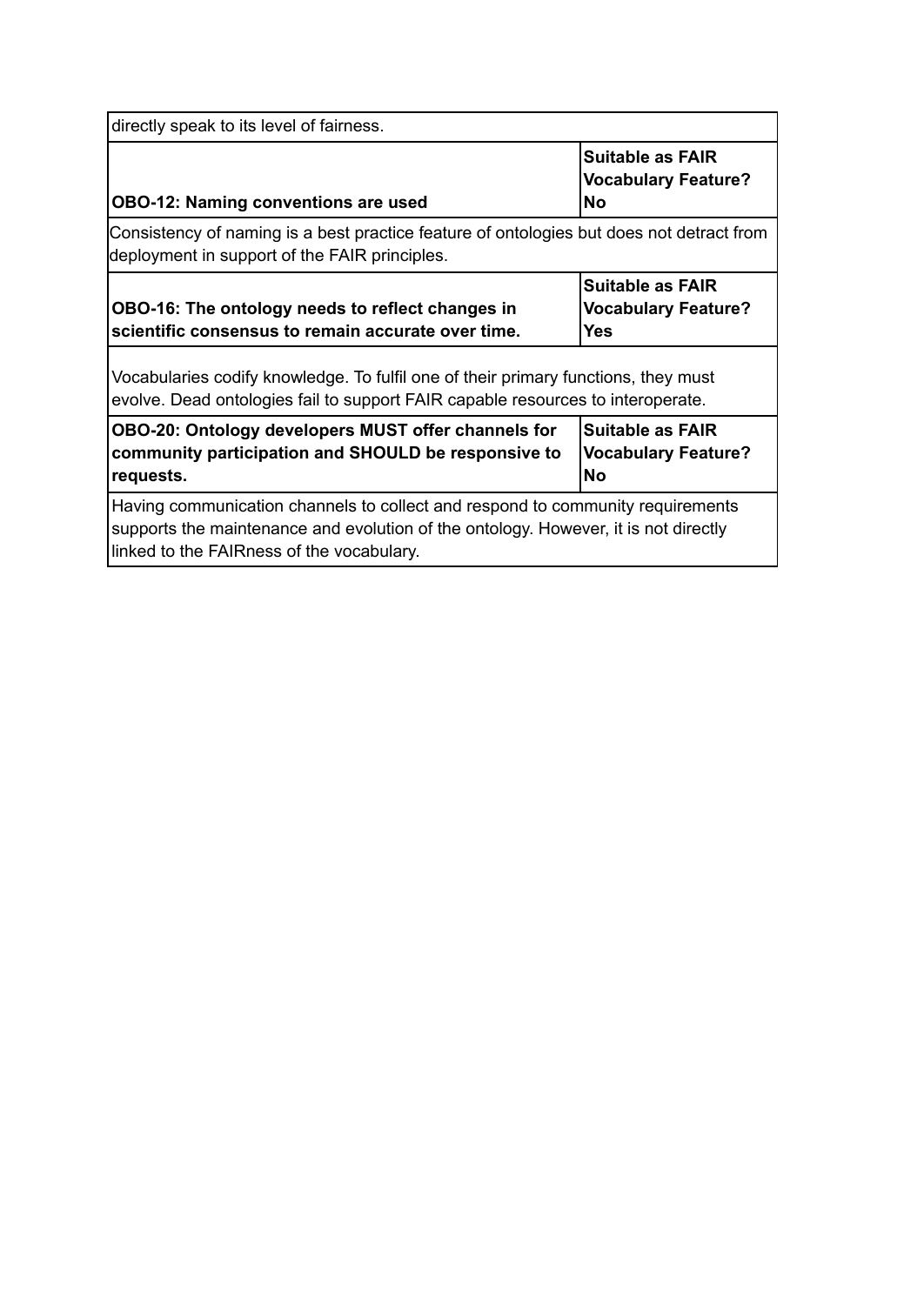Supplementary Table 2: FAIR Vocabulary Features mapped to FAIR principles and FAIR vocabulary requirements

|                                                                         |                         |                             | Findability Accessibility Interoperability | Reusability                                          |
|-------------------------------------------------------------------------|-------------------------|-----------------------------|--------------------------------------------|------------------------------------------------------|
| FAIR in terms of application to FAIR data.                              |                         |                             | FVF-11                                     | FVF-2<br>FVF-6<br>FVF-9<br>$FVF-10$<br><b>FVF-11</b> |
| FAIR in terms of serving as a FAIR data<br>I resource.                  | FVF-1<br>FVF-4<br>FVF-6 | IFVF-3<br>IFVF-5<br>IFVF-10 | FVF-7                                      | FVF-2<br>FVF-6<br>FVF-7<br>FVF-9                     |
| <b>FAIR</b> in the context of interacting with other<br>l vocabularies. |                         |                             | FVF-8                                      |                                                      |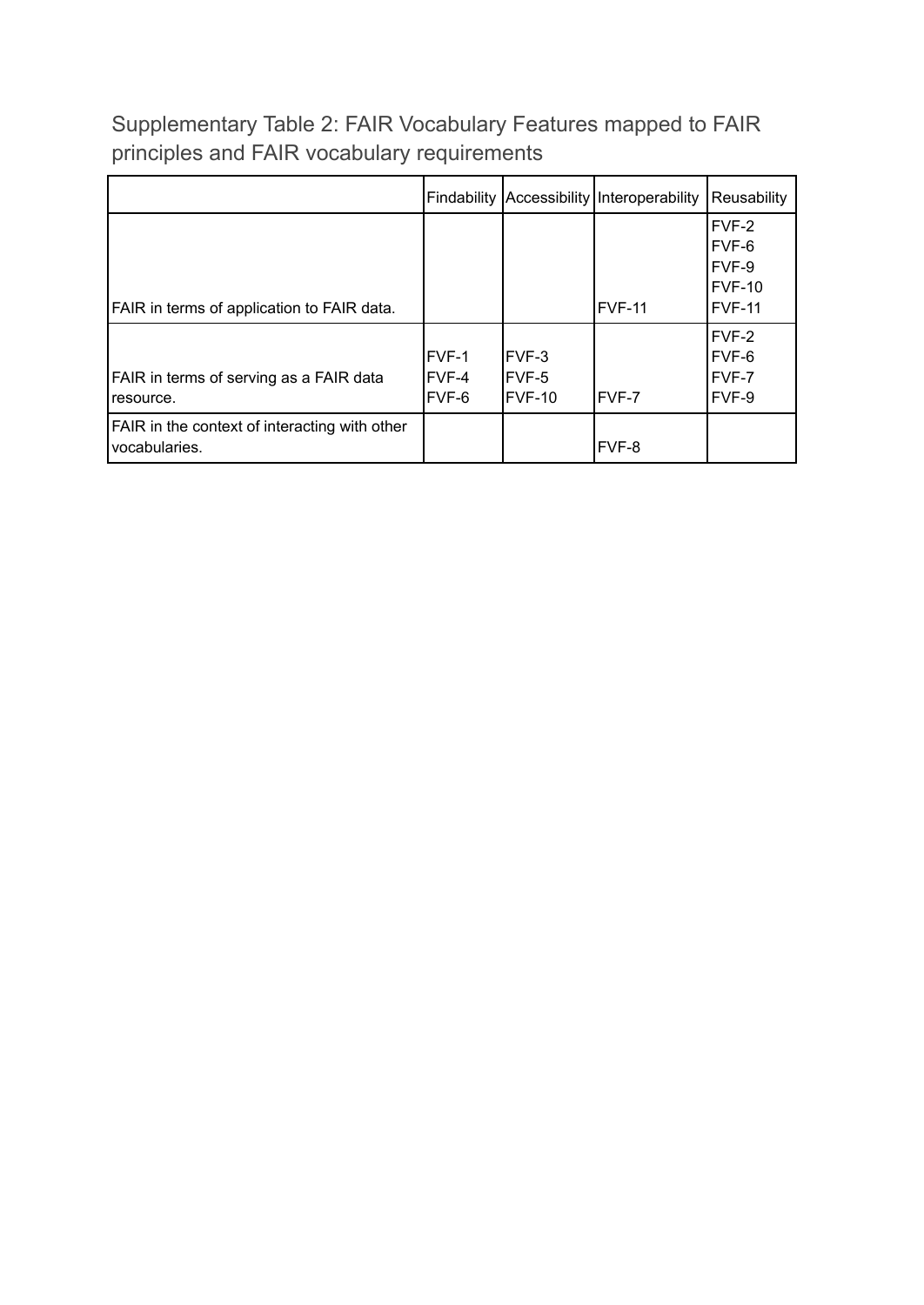## Supplementary Materials 3: VersionIRI analysis

We fetched ontologies indexed in the OLS repository and selected those that are successfully loaded and up-to-date. OLS contains 266 biomedical ontologies by the time we access the database (https://www.ebi.ac.uk/ols/api/ontologies). We filtered out ontologies which could not be indexed automatically (without a valid loaded timestamp), and removed inactive ontologies based on the date information in the versionIRI section. 200 ontologies are selected based on these criteria.

We recognise the limitations of the ontology selection approaches. The filtering relys on the metadata collected by OLS instead of the ontology itself, and therefore might not correctly reflect the ontology status. We filted out some inactive ontologies based on the loading time (only ontologies with a loading timestamp after 2019-01-01 are choosen) and date information in the versioneIRI (ontologies with date before 2019-01-01 in the verionIRI are removed). But these criterias does not ensure all vocabularies selected are up-to-date. For example, for ontologies using semantic versioning format where no date information is provided in the versionIRI, or some update information are collected in other metadata fields such as 'annotation' 'editor comments', etc.

Despite the constraints of the analysis, it still provides enough information to showcase the status of current vocabularies. A complete list of selected ontologies are provided in the table below.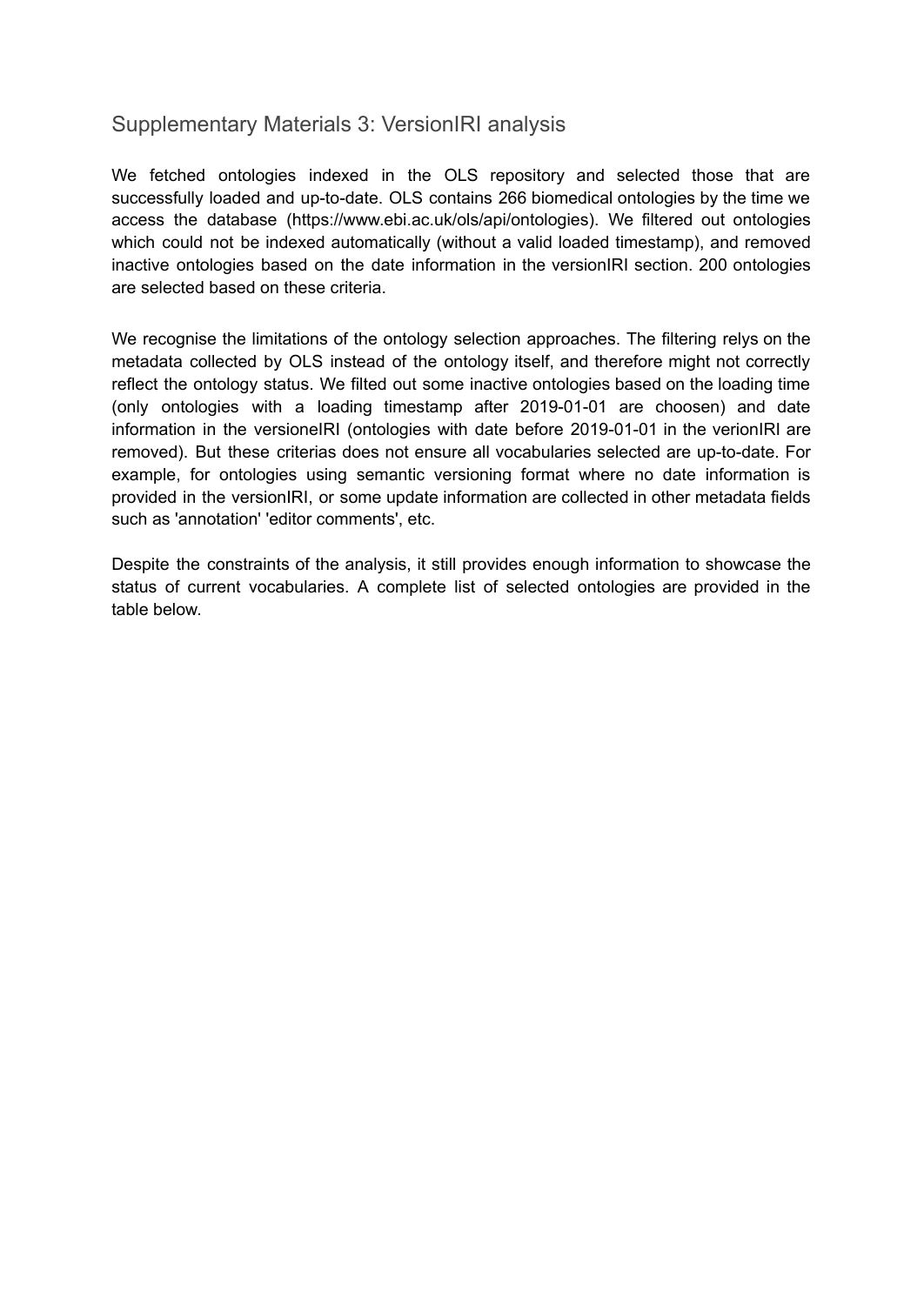Supplementary Table 4: RDA data maturity indicators that are not mapped to FAIR Vocabulary Features

| ID         | <b>Indicator</b>                                         |
|------------|----------------------------------------------------------|
|            | RDA-F3-01M Metadata includes the identifier for the data |
| RDA-I2-01M | Metadata uses FAIR-compliant vocabularies                |
| RDA-I2-01D | Data uses FAIR-compliant vocabularies                    |
| RDA-13-01M | Metadata includes references to other metadata           |
| RDA-13-01D | Data includes references to other data                   |
| RDA-13-02M | Metadata includes references to other data               |
| RDA-13-04M | Metadata include qualified references to other data      |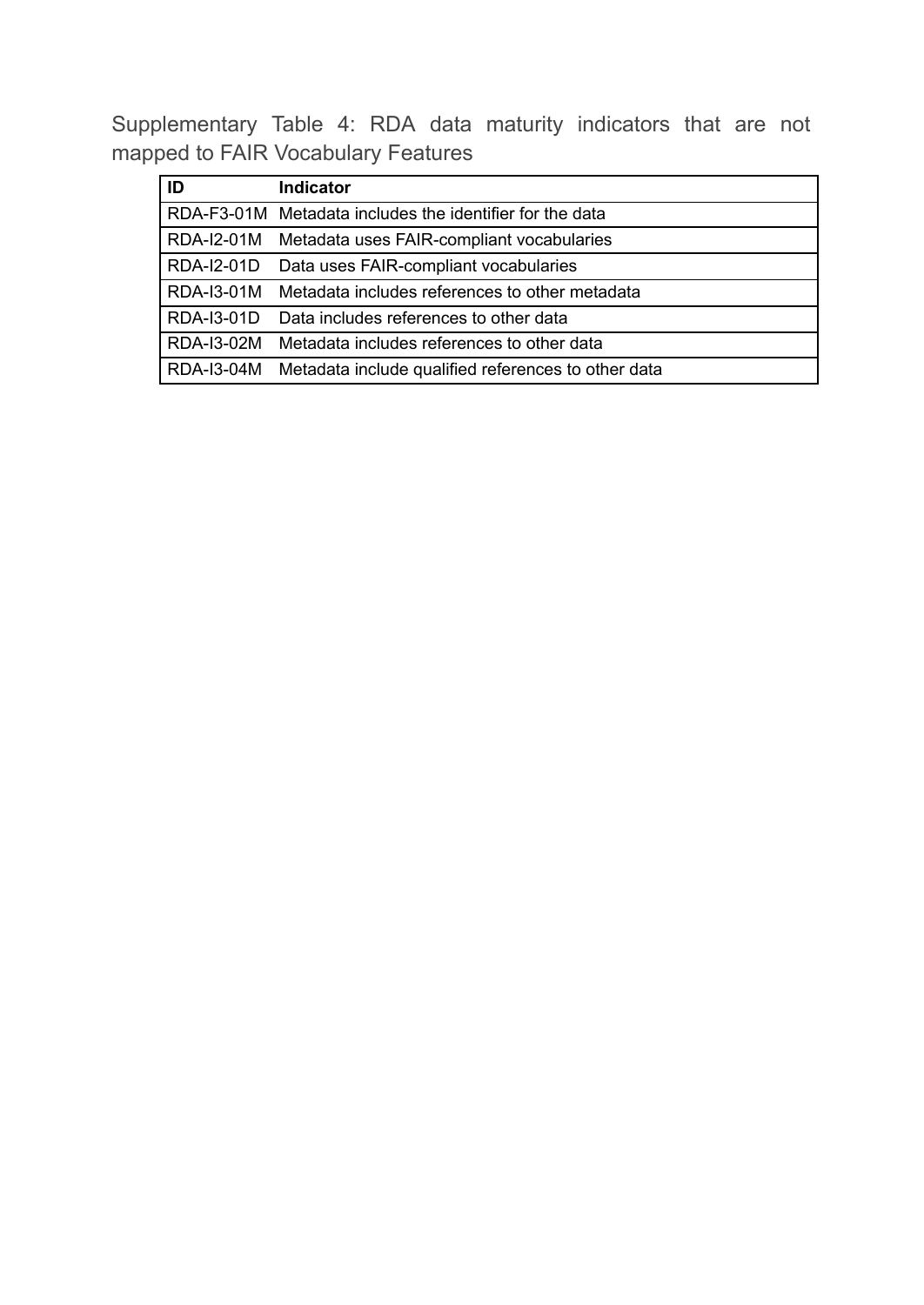# Supplementary Table 5: FAIR assessment results of Gene ontology

| <b>IRDF FAIR indicators version</b> | V <sub>0.05</sub>                                                           |
|-------------------------------------|-----------------------------------------------------------------------------|
| <b>Project name</b>                 | <b>FAIR assessment Gene Ontology</b>                                        |
| <b>Assessment date</b>              | l2021-08-02                                                                 |
| Dataset version                     | Release 2021-07-02                                                          |
| <b>IDataset link</b>                | https://github.com/geneontology/go-ontology and<br>http://geneontology.org/ |

| <b>FAIR vocabulary feature summary</b> |          |
|----------------------------------------|----------|
| <b>FVF, full compliance</b>            | 90.91%   |
| <b>FVF, partial compliance</b>         | $9.09\%$ |
| FVF, no compliance                     | $0.00\%$ |

| <b>FAIR vocabulary</b><br><b>Feature</b>                                                            | <b>RDA</b><br>indicat<br>or ID | <b>Indicator</b>                                                                                           | As<br><b>ses</b><br>sm<br>ent<br><b>RD</b><br>A | <b>Assess</b><br>ment -<br><b>FVF</b> | <b>Assessment details</b>                                                                                                                                                                                                                                                                                               |
|-----------------------------------------------------------------------------------------------------|--------------------------------|------------------------------------------------------------------------------------------------------------|-------------------------------------------------|---------------------------------------|-------------------------------------------------------------------------------------------------------------------------------------------------------------------------------------------------------------------------------------------------------------------------------------------------------------------------|
|                                                                                                     | 01M                            | RDA-F1- Metadata is identified by<br>a persistent identifier                                               | 1                                               |                                       | Metadata are provided<br>$\overline{m}$<br>http://geneontology.org/<br>docs/ontology-documen<br>tation/. It can also be<br>found in the OBO<br>foundry repository<br>https://github.com/OBO<br>Foundry/OBOFoundry.g<br>ithub.io/edit/master/onto<br>logy/go.md. But they<br>are not standard<br>persistent identifiers. |
|                                                                                                     | 01D<br>RDA-F1-                 | RDA-F1- Data is identified by a<br>persistent identifier<br>Metadata is identified by<br>a globally unique | 1                                               |                                       | <b>Gene ontology uses</b><br><b>PURL</b> identifiers<br>http://purl.obolibrary.org/<br>obo/go.owl<br>http://geneontology.org/<br>docs/ontology-documen<br>tation/ is globally unique                                                                                                                                    |
| FVF-1: Vocabulary and<br>their terms are assigned<br>globally unique and<br>persistent identifiers. | 02M<br>$RDA-F1-$<br>02D        | identifier<br>Data is identified by a<br>globally unique identifier                                        | 1<br>1                                          | Full<br>Complia<br>nce                | identifier.<br>http://purl.obolibrary.org/<br>obo/go.owl is globally<br>unique identifier.                                                                                                                                                                                                                              |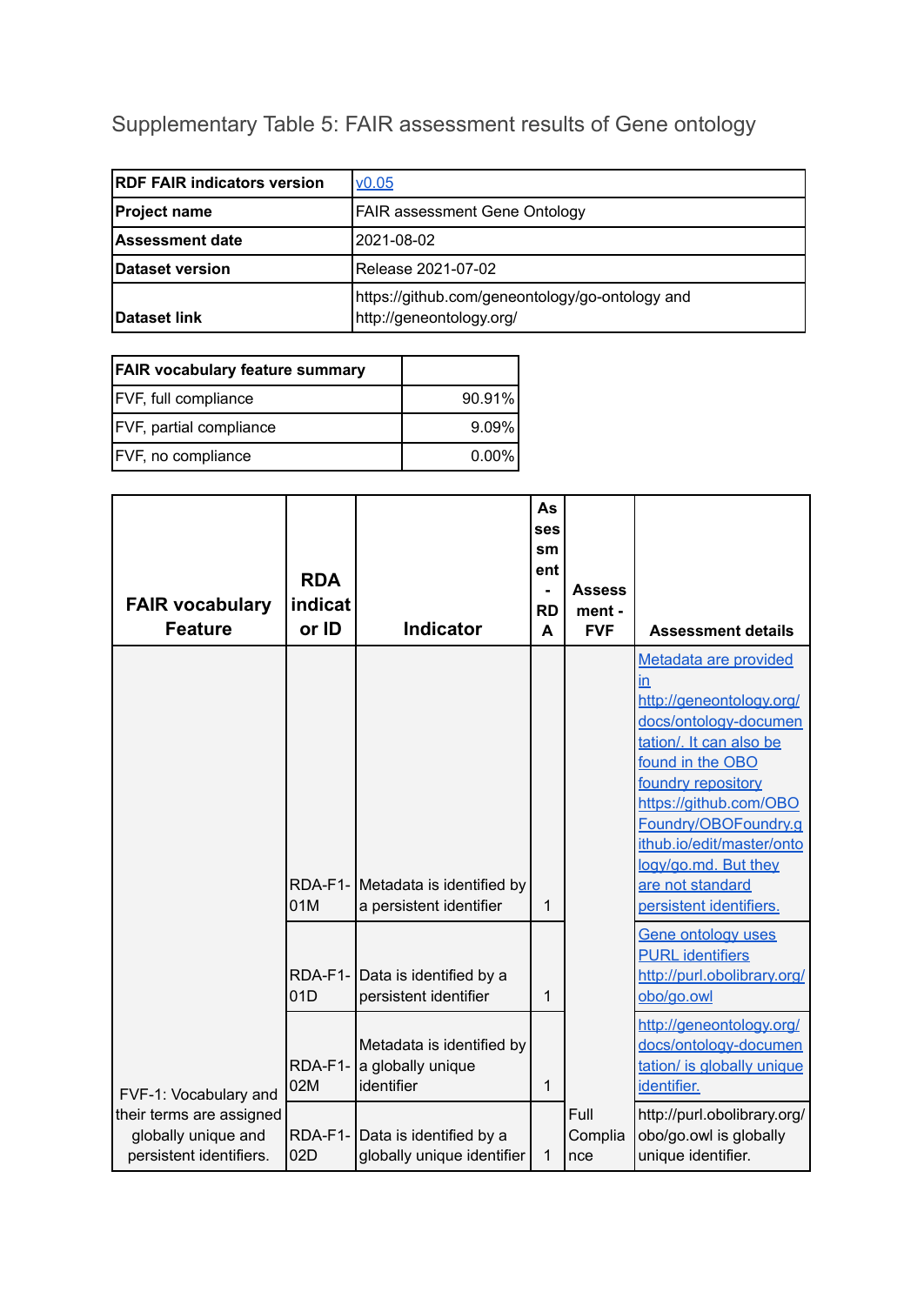| FVF-2: Vocabularies<br>and their terms have<br>rich metadata.                                                          | RDA-F2-<br>01M | Rich metadata is<br>provided to allow<br>discovery                                                                                                                               | 1      | Full<br>Complia<br>nce | Descriptive text is<br>provided in<br>http://geneontology.org.<br>Rich metadata for<br>indexing and reuse is<br>provided in<br>https://github.com/OBO<br>Foundry/OBOFoundry.g<br>ithub.io/edit/master/onto<br>logy/go.md. |
|------------------------------------------------------------------------------------------------------------------------|----------------|----------------------------------------------------------------------------------------------------------------------------------------------------------------------------------|--------|------------------------|---------------------------------------------------------------------------------------------------------------------------------------------------------------------------------------------------------------------------|
|                                                                                                                        | 01M<br>02M     | Metadata contains<br>information to enable<br>RDA-A1- the user to get access<br>to the data<br>Metadata can be<br>accessed manually (i.e.<br>RDA-A1- with human<br>intervention) | 1<br>1 |                        | The metadata includes<br>data download links<br>http://geneontology.org/<br>docs/download-ontology<br>The metadata can be<br>accessed from the gene<br>ontology website.                                                  |
|                                                                                                                        | 02D            | Data can be accessed<br>RDA-A1-   manually (i.e. with<br>human intervention)<br>Metadata identifier                                                                              | 1      |                        | Data can be<br>downloaded from<br>http://geneontology.org/<br>docs/download-ontology<br>http://geneontology.org/<br>docs/ontology-documen                                                                                 |
|                                                                                                                        | 03M            | RDA-A1- resolves to a metadata<br>record                                                                                                                                         | 1      |                        | tation// is resolvable and<br>directs to the metadata.<br>The vocabulary<br>identifier<br>http://purl.obolibrary.org/                                                                                                     |
| <b>FVF-3: Vocabularies</b><br>and their terms can be                                                                   | 03D            | RDA-A1- Data identifier resolves<br>to a digital object                                                                                                                          | 1      |                        | obo/go.owl resolves to<br>the ontology source<br>files. Identifiers such as<br>http://purl.obolibrary.org/<br>obo/GO 0098743<br>resolves to ontology<br>terms.                                                            |
| accessed using the<br>identifiers, preferably by<br>both human and<br>machine.                                         | 05D            | Data can be accessed<br>RDA-A1- automatically (i.e. by a<br>computer program)                                                                                                    | 1      | Full<br>Complia<br>nce | Data can be<br>downloaded using<br>command line tools,<br>such as curl, wget, etc.                                                                                                                                        |
| <b>FVF-4: Vocabularies</b><br>and their terms are<br>registered or indexed in<br>a searchable engine or<br>a resource. | RDA-F4-<br>01M | Metadata is offered in<br>such a way that it can<br>be harvested and<br>indexed                                                                                                  | 1      | Full<br>Complia<br>nce | Gene ontology has<br>been indexed by EMBL<br>OLS, BioPortal and<br>other semantic<br>repositories. Also it is<br>indexed in Google<br>search.                                                                             |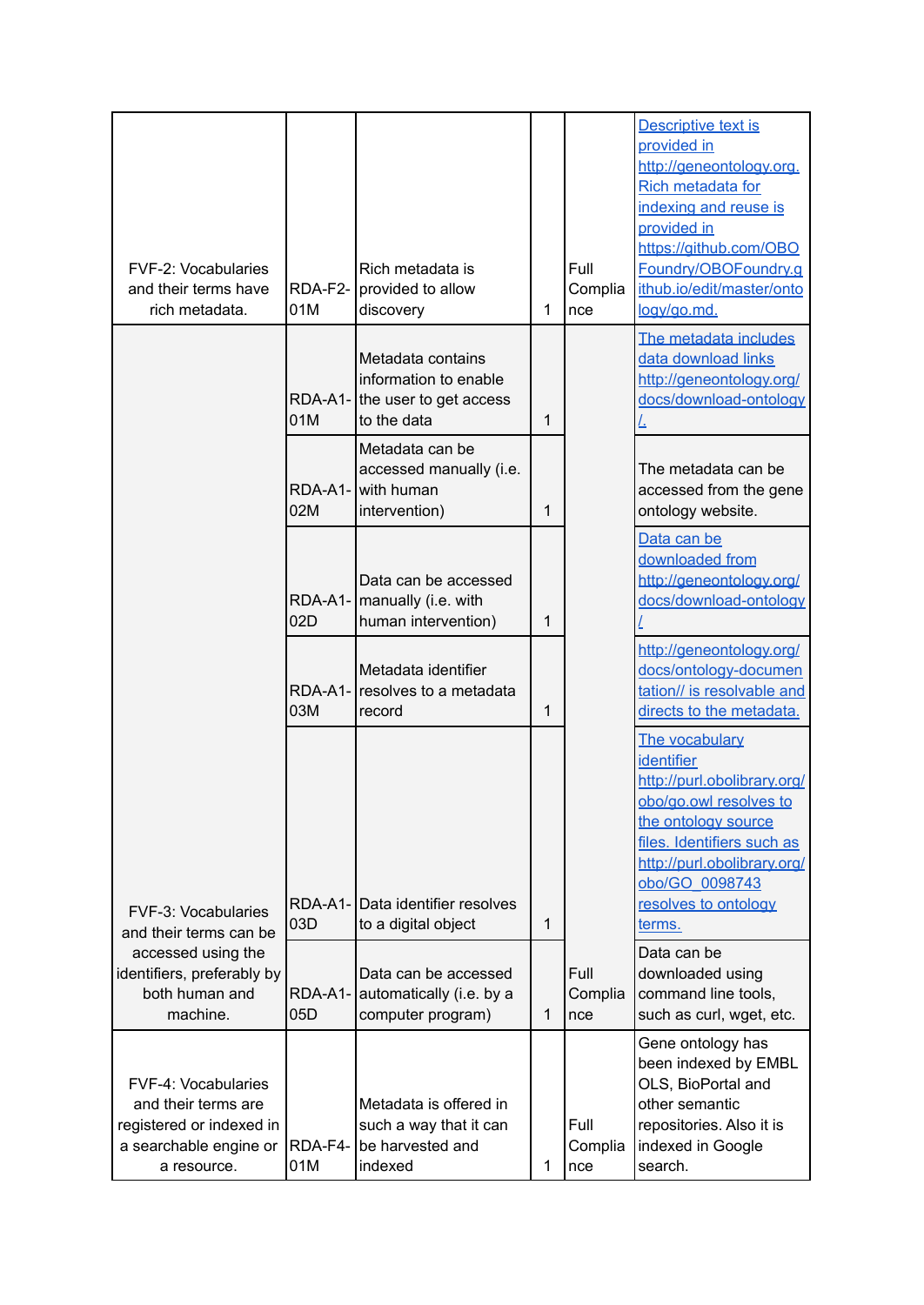|                                                                                                                       | 04M                   | Metadata is accessed<br>RDA-A1- through standardised<br>protocol                                         | 1           |                           | The metadata can be<br>accessed through the<br>HTTP protocol.                                                                                              |
|-----------------------------------------------------------------------------------------------------------------------|-----------------------|----------------------------------------------------------------------------------------------------------|-------------|---------------------------|------------------------------------------------------------------------------------------------------------------------------------------------------------|
|                                                                                                                       | RDA-A1-<br>04D        | Data is accessible<br>through standardised<br>protocol                                                   | 1           |                           | Data can be accessed<br>through HTTP protocol.                                                                                                             |
| <b>FVF-5: Vocabularies</b><br>and their terms are<br>retrievable using a                                              | $1-01M$               | Metadata is accessible<br>RDA-A1. through a free access<br>protocol                                      | 1           |                           | HTTP is a free access<br>protocol.                                                                                                                         |
| standardised<br>communications<br>protocol, preferably<br>open, free and                                              | RDA-A1.<br>$1-01D$    | Data is accessible<br>through a free access<br>protocol                                                  | 1           |                           | HTTP is a free access<br>protocol.                                                                                                                         |
| universally<br>implementable<br>protocols. and allows for<br>authentication and<br>authorisation, where<br>necessary. | RDA-A1.<br>$2-01D$    | Data is accessible<br>through an access<br>protocol that supports<br>authentication and<br>authorisation | <b>NA</b>   | Full<br>Complia<br>Ince   | <b>HTTP HTTP allows</b><br>access control. But<br>authentication and<br>authorisation are not<br>required by Gene<br>Ontology.                             |
|                                                                                                                       | RDA-A2-<br>01M        | Metadata is guaranteed<br>to remain available after<br>data is no longer<br>available                    | 1           |                           | Metadata and data can<br>be found in version<br>controlled repositories<br>on Github.                                                                      |
|                                                                                                                       | RDA-R1.<br>2-01M      | Metadata includes<br>provenance information<br>according to<br>community-specific<br>standards           | 1           |                           | The metadata includes<br>links to access different<br>snapshots of the<br>ontology. The<br>snapshots are in<br>owl/obo format and has<br>PURL identifiers. |
| FVF-6: Vocabularies<br>and their terms are<br>persistent over time and<br>are appropriately<br>versioned.             | RDA-R1.<br>2-02M      | Metadata includes<br>provenance information<br>according to a<br>cross-community<br>language             | $\mathbf 0$ | Partial<br>Complia<br>nce |                                                                                                                                                            |
| <b>FVF-7: Vocabularies</b>                                                                                            | <b>RDA-I1-</b><br>01M | Metadata uses<br>knowledge<br>representation<br>expressed in<br>standardised format                      | 1           |                           | The metadata is<br>provided in a standard<br>format and can be<br>harvested by major<br>vocabulary serivices,<br>such as OLS and<br>BioPortal.             |
| and their terms use a<br>formal, accessible and<br>broadly applicable, and<br>preferably<br>machine-understandabl     | <b>RDA-I1-</b><br>01D | Data uses knowledge<br>representation<br>expressed in<br>standardised format                             | 1           |                           | The data uses OWL<br>and OBO standards.                                                                                                                    |
| e language for<br>knowledge<br>representation.                                                                        | RDA-I1-<br>02M        | Metadata uses<br>machine-understandabl<br>e knowledge                                                    | 1           | Full<br>Complia<br>nce    | Basic metadata is<br>provided in OWL.                                                                                                                      |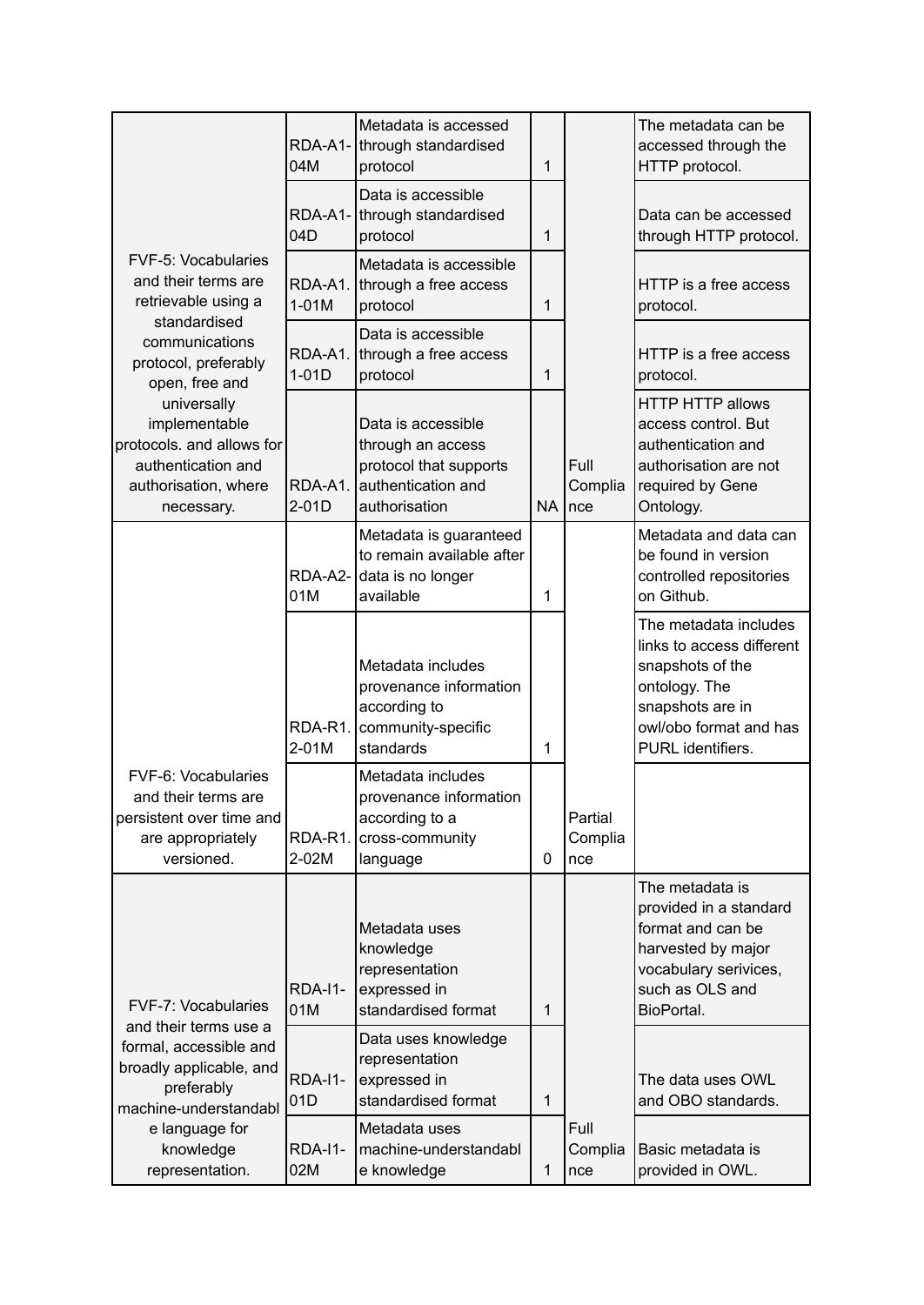|                                                                                                                         |                       | representation                                                                                      |              |                        |                                                                                                                                                                               |
|-------------------------------------------------------------------------------------------------------------------------|-----------------------|-----------------------------------------------------------------------------------------------------|--------------|------------------------|-------------------------------------------------------------------------------------------------------------------------------------------------------------------------------|
|                                                                                                                         | <b>RDA-I1-</b><br>02D | Data uses<br>machine-understandabl<br>e knowledge<br>representation                                 | 1            |                        | The GO data uses OWL<br>and OBO formats,<br>which are<br>machine-readable<br>community formats.                                                                               |
|                                                                                                                         | <b>RDA-13-</b><br>02D | Data includes qualified<br>references to other data                                                 | 1            |                        | The Gene ontology<br>cross reference policy is<br>here:<br>http://geneontology.org/<br>docs/download-mappin<br>gs/ Data from other<br>vocabularies are<br>provided as 'xref'/ |
| FVF-8: Vocabularies<br>and terms use qualified<br>references to other<br>vocabularies.                                  | RDA-I3-<br>03M        | Metadata includes<br>qualified references to<br>other metadata                                      | 1            | Full<br>Complia<br>nce | The Gene ontology<br>cross reference policy is<br>provided here:<br>http://geneontology.org/<br>docs/download-mappin<br>$g_{S}$ /                                             |
| <b>FVF-9: Vocabularies</b><br>and terms are<br>described with a<br>plurality of accurate<br>and relevant<br>attributes. | RDA-R1<br>$-01M$      | Plurality of accurate and<br>relevant attributes are<br>provided to allow reuse                     | 1            | Full<br>Complia<br>nce | <b>Gene Ontology includes</b><br>sufficient term<br>attributes.<br>http://geneontology.org/<br>docs/GO-term-elements                                                          |
| FVF-10: Vocabularies                                                                                                    | $1-01M$               | Metadata includes<br>information about the<br>RDA-R1. licence under which the<br>data can be reused | 1            |                        | Gene Ontology<br>Consortium data and<br>data products are<br>licensed under the<br><b>Creative Commons</b><br>Attribution 4.0 Unported<br>License.                            |
| are released with a<br>standard data usage<br>licence, preferably                                                       | $1-02M$               | RDA-R1. Metadata refers to a<br>standard reuse licence<br>Metadata refers to a                      | $\mathbf 1$  | Full                   |                                                                                                                                                                               |
| machine-readable<br>licence.                                                                                            | RDA-R1.<br>$1-03M$    | machine-understandabl<br>e reuse licence                                                            | 1            | Complia<br>nce         |                                                                                                                                                                               |
|                                                                                                                         | $3-01M$               | RDA-R1. Metadata complies with<br>a community standard                                              | $\mathbf{1}$ |                        |                                                                                                                                                                               |
|                                                                                                                         | RDA-R1.<br>3-01D      | Data complies with a<br>community standard                                                          | 1            |                        |                                                                                                                                                                               |
|                                                                                                                         | RDA-R1.<br>3-02M      | Metadata is expressed<br>in compliance with a<br>machine-understandabl<br>e community standard      | $\mathbf{1}$ |                        |                                                                                                                                                                               |

FVF-11: Vocabularies meet domain relevant community standards. Full Complia nce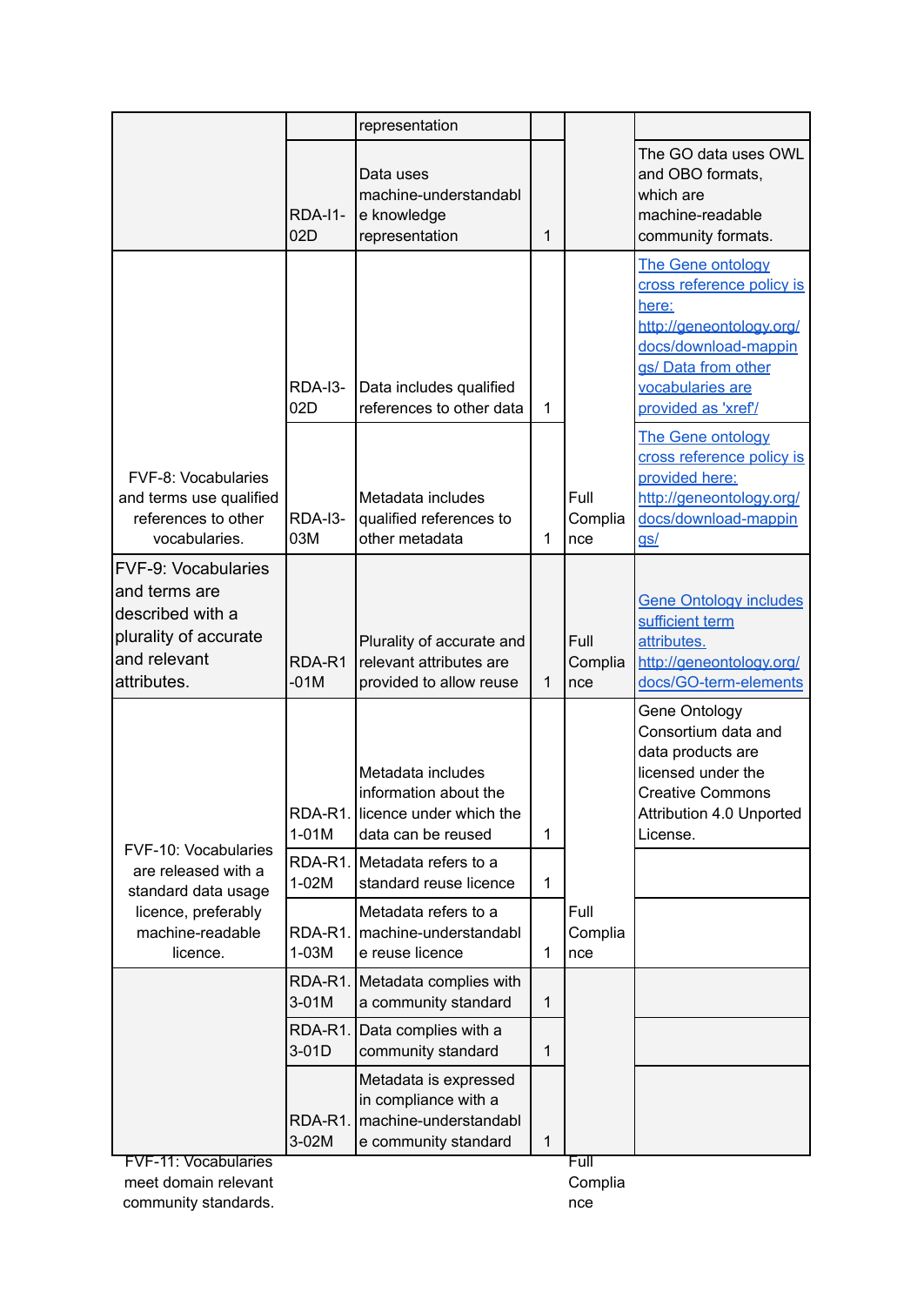|        | Data is expressed in<br>compliance with a               |  |  |
|--------|---------------------------------------------------------|--|--|
| 13-02D | RDA-R1.   machine-understandabl<br>e community standard |  |  |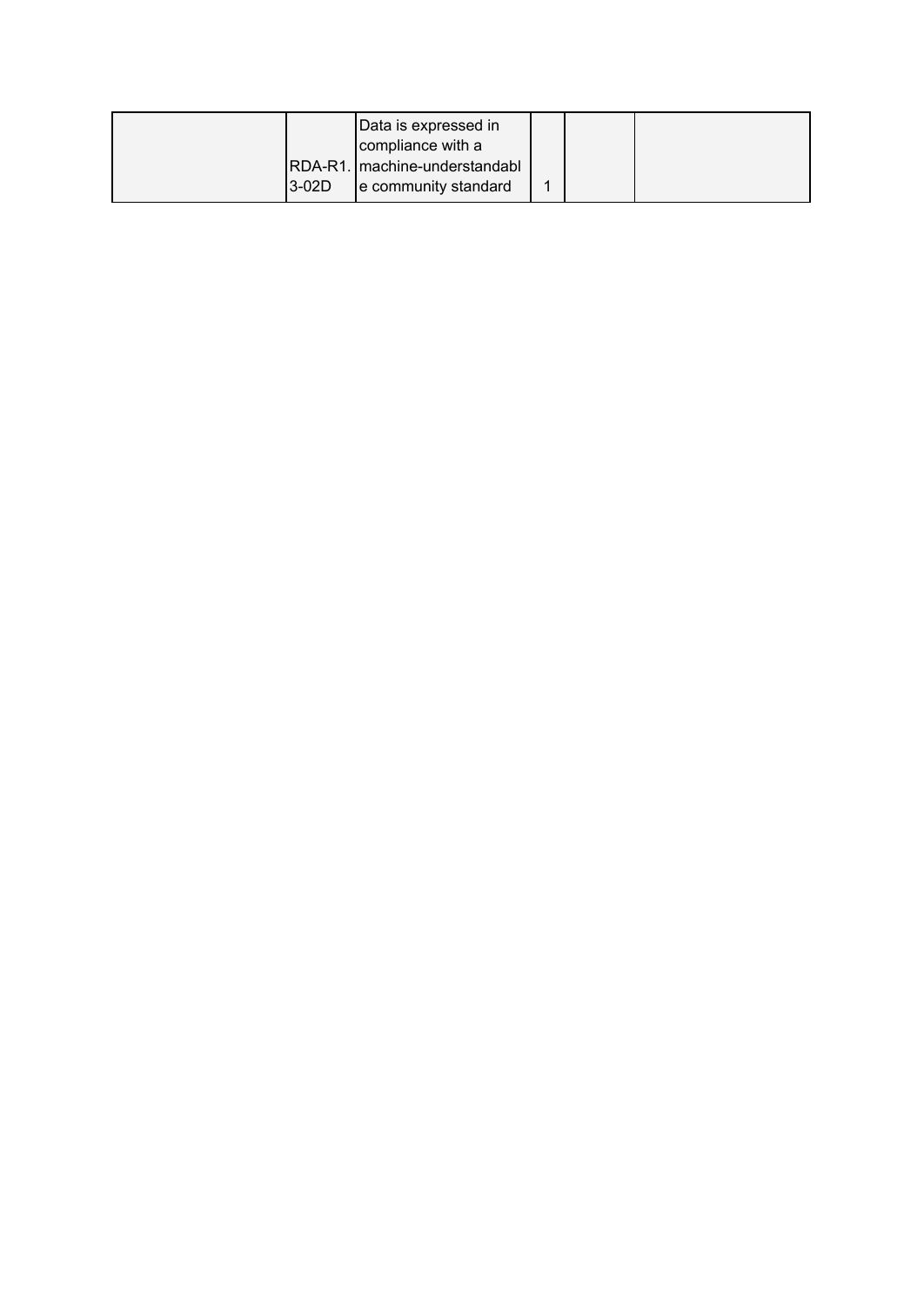## Supplementary Table 6: FAIR assessment results of Experimental Factor Ontology

| <b>RDF FAIR indicators version</b> | $\mathsf{v}0.05$                                  |
|------------------------------------|---------------------------------------------------|
| <b>Project name</b>                | IEFO assessment                                   |
| Assessment date                    | 2021-08-02                                        |
| Dataset version                    | 3.32.0                                            |
| <b>Dataset link</b>                | http://www.ebi.ac.uk/efo/releases/v3.32.0/efo.owl |

| <b>FAIR vocabulary feature summary</b> |        |
|----------------------------------------|--------|
| <b>FVF, full compliance</b>            | 81.82% |
| <b>FVF, partial compliance</b>         | 19.09% |
| <b>FVF, no compliance</b>              | 9.09%  |

| <b>FAIR vocabulary</b><br><b>Feature</b>                            | <b>RDA</b><br>indicato<br>r ID | <b>Indicator</b>                                                     | As<br>ses<br>sm<br>ent<br><b>RD</b><br>A | <b>Assess</b><br>ment -<br>FVF* | <b>Assessment details</b>                                                                                                                                                     |
|---------------------------------------------------------------------|--------------------------------|----------------------------------------------------------------------|------------------------------------------|---------------------------------|-------------------------------------------------------------------------------------------------------------------------------------------------------------------------------|
|                                                                     | 01M                            | RDA-F1- Metadata is identified by<br>a persistent identifier         | $\vert$ 1                                |                                 | Both the data and<br>metadata use identifier:<br>http://www.ebi.ac.uk/efo<br>/efo.owl                                                                                         |
|                                                                     | RDA-F1-<br>01D                 | Data is identified by a<br>persistent identifier                     | $\mathbf 1$                              |                                 |                                                                                                                                                                               |
| FVF-1: Vocabulary and<br>their terms are assigned                   | RDA-F1-<br>02M                 | Metadata is identified by<br>a globally unique<br>identifier         | 1                                        | Full                            |                                                                                                                                                                               |
| globally unique and<br>persistent identifiers.                      | 02D                            | RDA-F1- Data is identified by a<br>globally unique identifier 1      |                                          | Complia<br>nce                  |                                                                                                                                                                               |
| FVF-2: Vocabularies<br>and their terms have<br>rich metadata.       | RDA-F2-<br>01M                 | Rich metadata is<br>provided to allow<br>discovery                   | 0                                        | <b>No</b><br>Complia<br>nce     | Description of EFO has<br>been provided in<br>ontology browsers, such<br>as OLS and BioPortal.<br>However, the<br>descriptions are not<br>included in the EFO<br>source file. |
| FVF-3: Vocabularies<br>and their terms can be<br>accessed using the | RDA-A1-<br>01M                 | Metadata contains<br>information to enable<br>the user to get access | $\mathbf{1}$                             | Full<br>Complia<br>nce          | EFO and its terms has<br>unique identifiers and<br>can be accessed.                                                                                                           |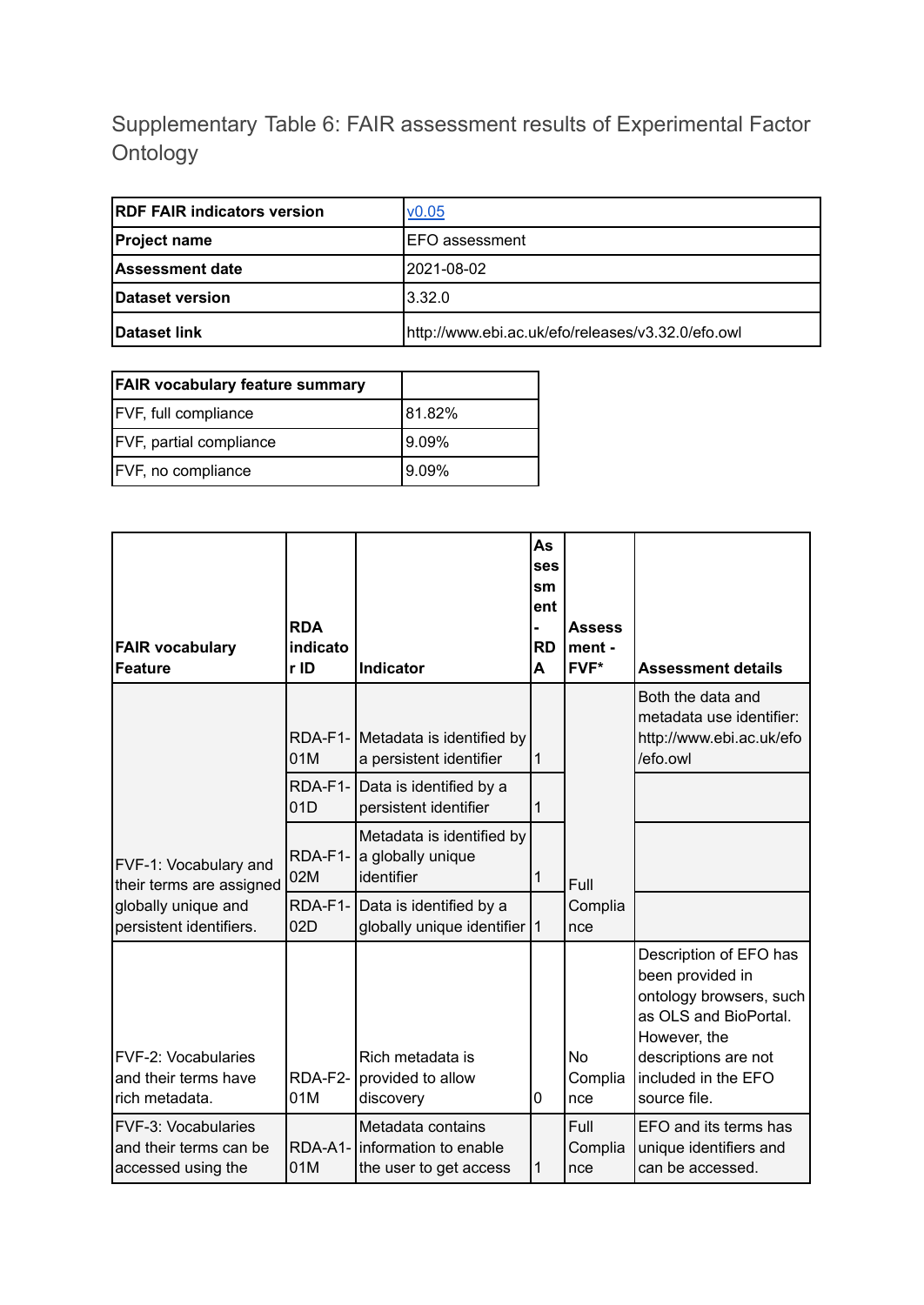| identifiers, preferably by                                                                                      |                    | to the data                                                                                              |                |                           |                                                                                                                                                                                                         |
|-----------------------------------------------------------------------------------------------------------------|--------------------|----------------------------------------------------------------------------------------------------------|----------------|---------------------------|---------------------------------------------------------------------------------------------------------------------------------------------------------------------------------------------------------|
| both human and<br>machine.                                                                                      | RDA-A1-<br>02M     | Metadata can be<br>accessed manually (i.e.<br>with human<br>intervention)                                | $\mathbf{1}$   |                           |                                                                                                                                                                                                         |
|                                                                                                                 | 02D                | Data can be accessed<br>RDA-A1-   manually (i.e. with<br>human intervention)                             | $\mathbf{1}$   |                           |                                                                                                                                                                                                         |
|                                                                                                                 | 03M                | Metadata identifier<br>RDA-A1- resolves to a metadata<br>record                                          | 1              |                           |                                                                                                                                                                                                         |
|                                                                                                                 | 03D                | RDA-A1- Data identifier resolves<br>to a digital object                                                  | $\mathbf{1}$   |                           |                                                                                                                                                                                                         |
|                                                                                                                 | 05D                | Data can be accessed<br>RDA-A1- automatically (i.e. by a<br>computer program)                            | $\overline{1}$ |                           |                                                                                                                                                                                                         |
| FVF-4: Vocabularies<br>and their terms are<br>registered or indexed in<br>a searchable engine or<br>a resource. | 01M                | Metadata is offered in<br>such a way that it can<br>RDA-F4- be harvested and<br>indexed                  | 1              | Full<br>Complia<br>nce    | The metadata is<br>provided in OWL format<br>and has been harvested<br>by both OLS and<br><b>BioPortal</b>                                                                                              |
|                                                                                                                 | 04M                | Metadata is accessed<br>RDA-A1- through standardised<br>protocol                                         | 1              |                           | EFO can be accessed<br>using HTTP protocol,<br>and it is an open-acess<br>ontology.                                                                                                                     |
| <b>FVF-5: Vocabularies</b>                                                                                      | 04D                | Data is accessible<br>RDA-A1- through standardised<br>protocol                                           | $\mathbf{1}$   |                           |                                                                                                                                                                                                         |
| and their terms are<br>retrievable using a<br>standardised                                                      | $1-01M$            | Metadata is accessible<br>RDA-A1. through a free access<br>protocol                                      | 1              |                           |                                                                                                                                                                                                         |
| communications<br>protocol, preferably<br>open, free and<br>universally                                         | RDA-A1.<br>$1-01D$ | Data is accessible<br>through a free access<br>protocol                                                  | $\mathbf{1}$   |                           |                                                                                                                                                                                                         |
| implementable<br>protocols. and allows for<br>authentication and<br>authorisation, where<br>necessary.          | RDA-A1.<br>$2-01D$ | Data is accessible<br>through an access<br>protocol that supports<br>authentication and<br>authorisation | <b>NA</b>      | Full<br>Complia<br>nce    |                                                                                                                                                                                                         |
| FVF-6: Vocabularies<br>and their terms are<br>persistent over time and<br>are appropriately<br>versioned.       | RDA-A2-<br>01M     | Metadata is guaranteed<br>to remain available after<br>data is no longer<br>available                    | $\mathbf{1}$   | Partial<br>Complia<br>nce | EFO follows vocabulary<br>release guidelines, and<br>its versioned copies can<br>be found on Github. But<br>it doesn't strictly follows<br>cross community<br>language standards,<br>such as rdfs, xmls |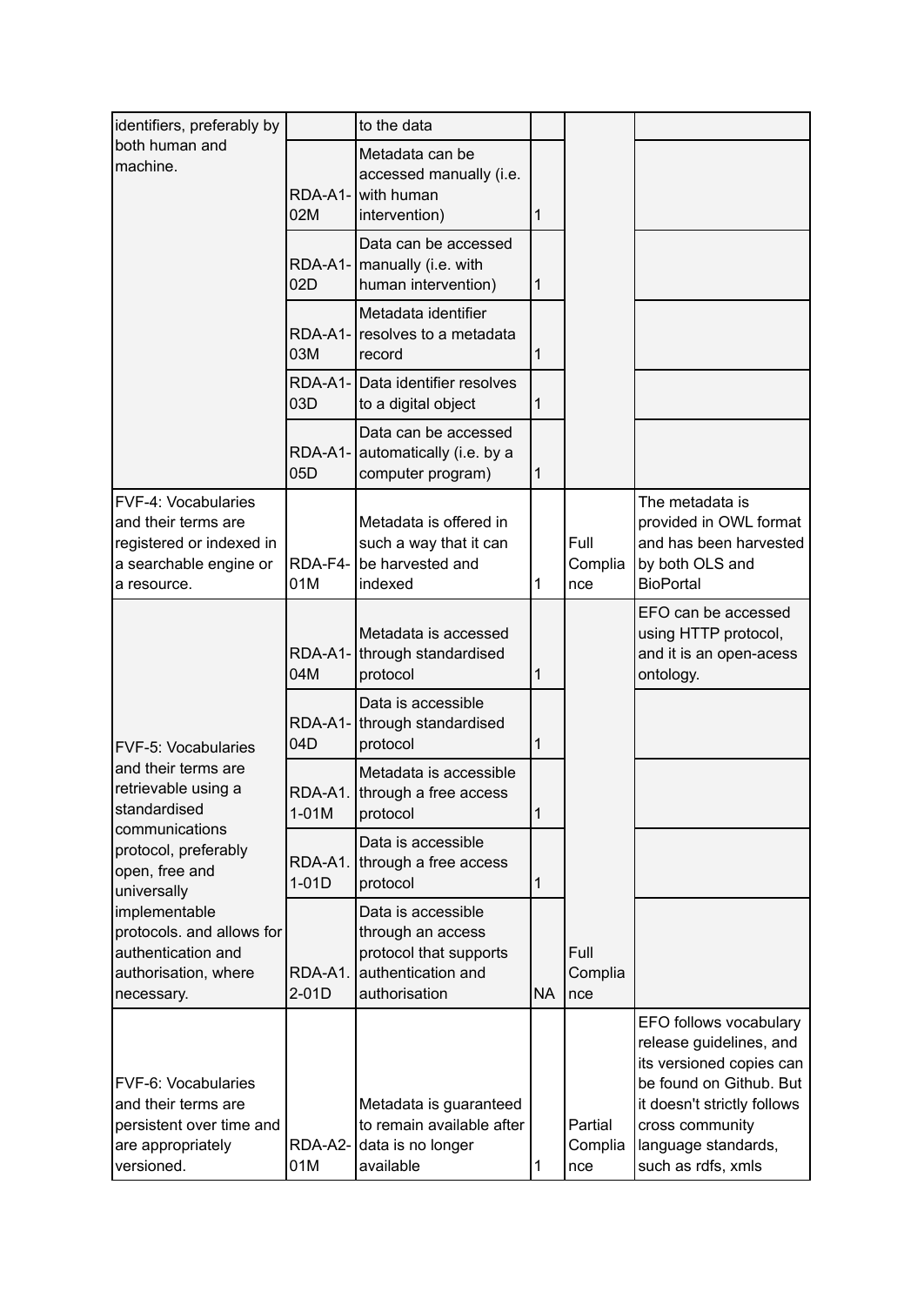|                                                                                                                        |                       |                                                                                                     |              |                        | standards.                                                                                                                    |
|------------------------------------------------------------------------------------------------------------------------|-----------------------|-----------------------------------------------------------------------------------------------------|--------------|------------------------|-------------------------------------------------------------------------------------------------------------------------------|
|                                                                                                                        | RDA-R1.<br>2-01M      | Metadata includes<br>provenance information<br>according to<br>community-specific<br>standards      | 1            |                        |                                                                                                                               |
|                                                                                                                        | RDA-R1.<br>2-02M      | Metadata includes<br>provenance information<br>according to a<br>cross-community<br>language        | 0            |                        |                                                                                                                               |
|                                                                                                                        | <b>RDA-I1-</b><br>01M | Metadata uses<br>knowledge<br>representation<br>expressed in<br>standardised format                 | 1            |                        | EFO can be<br>downloaded in OWL<br>and OBO, which are<br>standardised format and<br>machine-understandabl<br>e.               |
|                                                                                                                        | <b>RDA-I1-</b><br>01D | Data uses knowledge<br>representation<br>expressed in<br>standardised format                        | 1            |                        |                                                                                                                               |
| <b>FVF-7: Vocabularies</b><br>and their terms use a<br>formal, accessible and<br>broadly applicable, and<br>preferably | <b>RDA-I1-</b><br>02M | Metadata uses<br>machine-understandabl<br>e knowledge<br>representation                             | 1            |                        |                                                                                                                               |
| machine-understandabl<br>e language for<br>knowledge<br>representation.                                                | <b>RDA-I1-</b><br>02D | Data uses<br>machine-understandabl<br>e knowledge<br>representation                                 | 1            | Full<br>Complia<br>nce |                                                                                                                               |
| <b>IFVF-8: Vocabularies</b>                                                                                            | RDA-I3-<br>02D        | Data includes qualified<br>references to other data                                                 | l1.          |                        | EFO reuses terms from<br>other vocabularies and<br>provides suffient<br>reference, such as<br>source of the external<br>term. |
| and terms use qualified<br>references to other<br>vocabularies.                                                        | RDA-I3-<br>03M        | Metadata includes<br>qualified references to<br>other metadata                                      | 1            | Full<br>Complia<br>nce |                                                                                                                               |
| <b>FVF-9: Vocabularies</b><br>and terms are described<br>with a plurality of<br>accurate and relevant<br>attributes.   | RDA-R1<br>$-01M$      | Plurality of accurate and<br>relevant attributes are<br>provided to allow reuse                     | $\mathbf{1}$ | Full<br>Complia<br>nce |                                                                                                                               |
| <b>FVF-10: Vocabularies</b><br>are released with a<br>standard data usage<br>licence, preferably<br>machine-readable   | $1-01M$               | Metadata includes<br>information about the<br>RDA-R1. licence under which the<br>data can be reused | 1            | Full<br>Complia<br>nce |                                                                                                                               |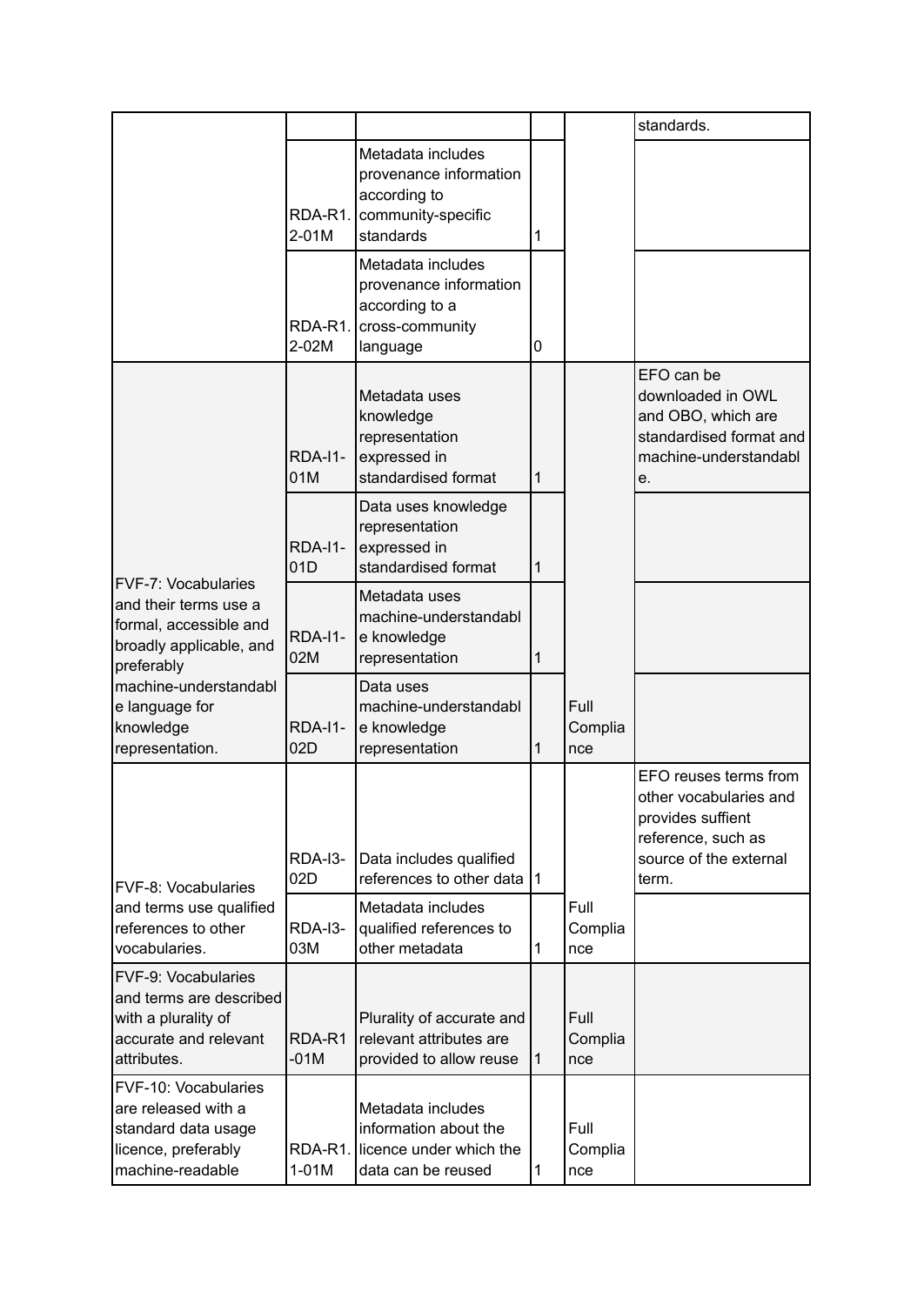| licence.                                                             | 1-02M              | RDA-R1. Metadata refers to a<br>standard reuse licence                                         | l 1       |                        |                                                                                                                              |
|----------------------------------------------------------------------|--------------------|------------------------------------------------------------------------------------------------|-----------|------------------------|------------------------------------------------------------------------------------------------------------------------------|
|                                                                      | RDA-R1.<br>$1-03M$ | Metadata refers to a<br>machine-understandabl<br>e reuse licence                               | 1         |                        |                                                                                                                              |
|                                                                      | 3-01M              | RDA-R1. Metadata complies with<br>a community standard                                         | 1         |                        | EFO uses the standard<br>OWL format, complies<br>with OBO principles and<br>imports terms following<br>the MIREOT standards. |
|                                                                      | RDA-R1.<br>3-01D   | Data complies with a<br>community standard                                                     | 1         |                        |                                                                                                                              |
|                                                                      | RDA-R1.<br>3-02M   | Metadata is expressed<br>in compliance with a<br>machine-understandabl<br>e community standard | $\vert$ 1 |                        |                                                                                                                              |
| FVF-11: Vocabularies<br>meet domain relevant<br>community standards. | RDA-R1.<br>$3-02D$ | Data is expressed in<br>compliance with a<br>machine-understandabl<br>e community standard     |           | Full<br>Complia<br>nce |                                                                                                                              |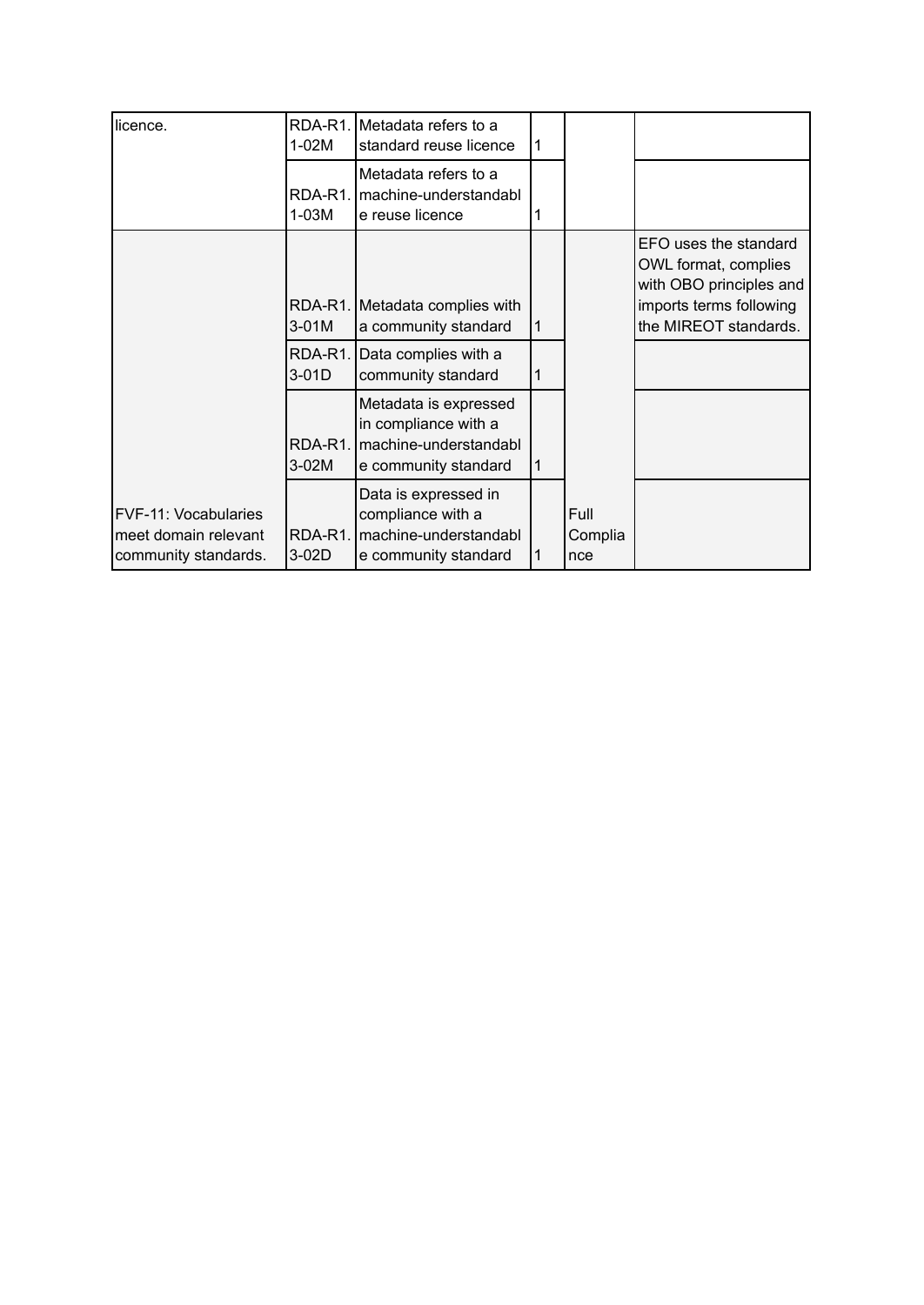# Supplementary Table 7: FAIR assessment results of ICD-11

| <b>Project name</b>    | ICD-11 FAIR assessment                                                                                                             |
|------------------------|------------------------------------------------------------------------------------------------------------------------------------|
| <b>Assessment date</b> | 2021-08-02                                                                                                                         |
| Dataset version        | 05/2021                                                                                                                            |
|                        | ICD-11 browser and ICD11 print<br>version:https://icd.who.int/en print<br>version:https://icd.who.int/browse11/Downloads/Download? |
| Dataset link           | fileName=print en.zip                                                                                                              |

| <b>FAIR vocabulary feature summary</b> |        |
|----------------------------------------|--------|
| <b>FVF, full compliance</b>            | 27.27% |
| <b>FVF, partial compliance</b>         | 36.36% |
| <b>FVF, no compliance</b>              | 36.36% |

| <b>FAIR vocabulary</b><br><b>Feature</b>                                   | <b>RDA</b><br>indicato<br>r ID | <b>Indicator</b>                                                | As<br>ses<br>sm<br>ent<br><b>RD</b><br>A | <b>Assess</b><br>ment -<br><b>FVF</b> | <b>Assessment details</b>                                                                                                                                                                                                                                           |
|----------------------------------------------------------------------------|--------------------------------|-----------------------------------------------------------------|------------------------------------------|---------------------------------------|---------------------------------------------------------------------------------------------------------------------------------------------------------------------------------------------------------------------------------------------------------------------|
|                                                                            | 01M                            | RDA-F1- Metadata is identified by<br>a persistent identifier    | $\pmb{0}$                                |                                       | No metadata identifier.                                                                                                                                                                                                                                             |
|                                                                            | 01D                            | RDA-F1- Data is identified by a<br>persistent identifier        | 1                                        |                                       | Example data identifier:<br>2C25.1 Small cell<br>carcinoma of bronchus<br>or lung.                                                                                                                                                                                  |
|                                                                            | RDA-F1-<br>02M                 | Metadata is identified by<br>a globally unique<br>identifier    | $\mathbf 0$                              |                                       |                                                                                                                                                                                                                                                                     |
| FVF-1: Vocabulary and                                                      |                                |                                                                 |                                          |                                       | The identifiers in ICD-11<br>has been through<br>several iterations.<br>Currently, ICD-11<br>provides identifiers such<br>as (1C60-1C62.Z), a<br>more persistent<br>identifier system,<br>http://id.who.int/icd/entit<br>y/911707612 is still<br>under development. |
| their terms are assigned<br>globally unique and<br>persistent identifiers. | 02D                            | RDA-F1- Data is identified by a<br>globally unique identifier 0 |                                          | Partial<br>Complia<br>nce             | This assessment is<br>based on the<br>1C60-1C62.Z system                                                                                                                                                                                                            |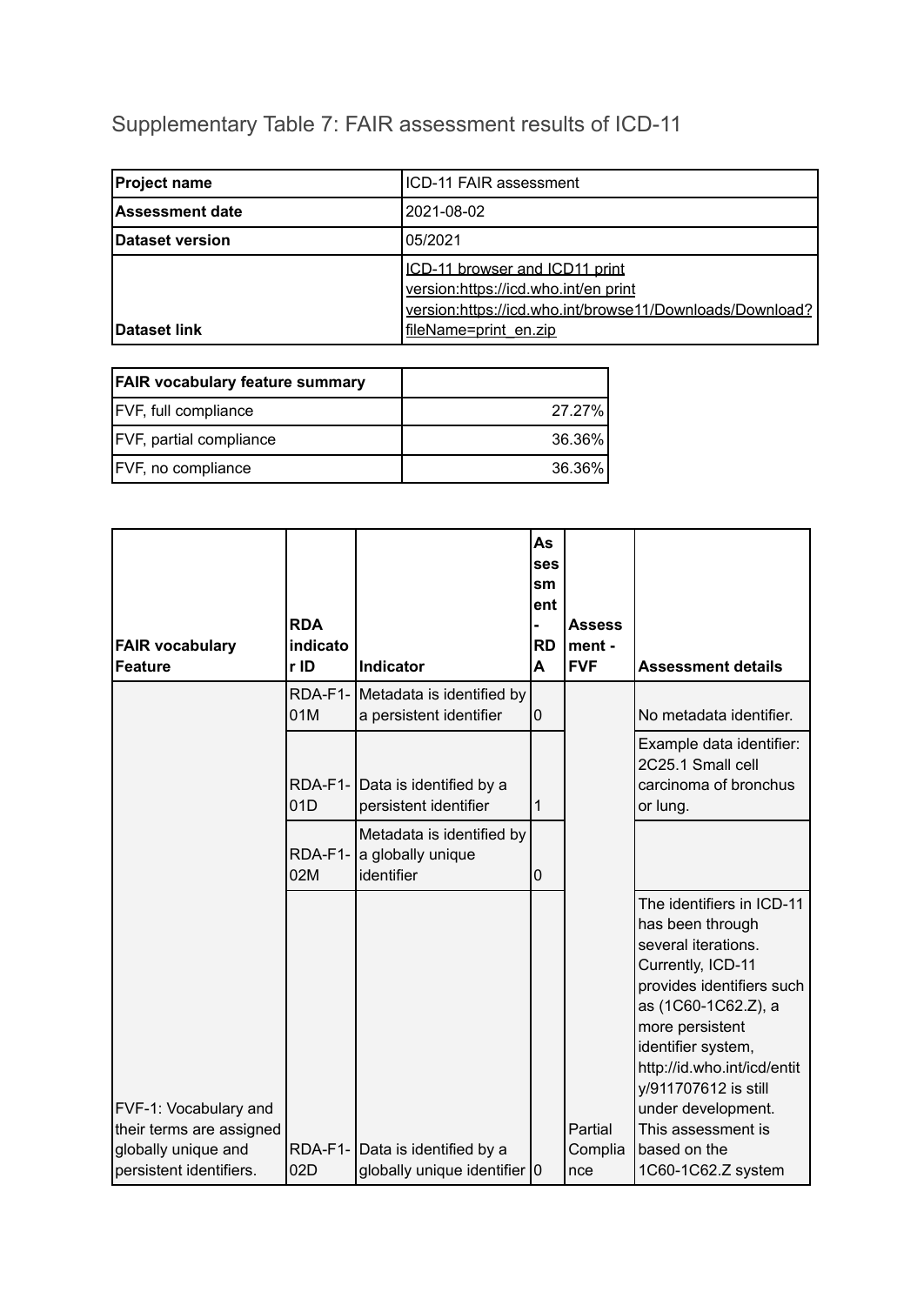| FVF-2: Vocabularies<br>and their terms have<br>rich metadata.                                                                                                                                                                                                                 | RDA-F2-<br>01M             | Rich metadata is<br>provided to allow<br>discovery                                                       | 1            | Full<br>Complia<br>nce      |                                                                                                                                      |
|-------------------------------------------------------------------------------------------------------------------------------------------------------------------------------------------------------------------------------------------------------------------------------|----------------------------|----------------------------------------------------------------------------------------------------------|--------------|-----------------------------|--------------------------------------------------------------------------------------------------------------------------------------|
|                                                                                                                                                                                                                                                                               | 01M                        | Metadata contains<br>information to enable<br>RDA-A1- the user to get access<br>to the data              | $\mathbf{1}$ |                             |                                                                                                                                      |
|                                                                                                                                                                                                                                                                               | RDA-A1-<br>02M             | Metadata can be<br>accessed manually (i.e.<br>with human<br>intervention)                                | 1            |                             |                                                                                                                                      |
|                                                                                                                                                                                                                                                                               | 02D                        | Data can be accessed<br>RDA-A1-   manually (i.e. with<br>human intervention)                             | 1            |                             |                                                                                                                                      |
| FVF-3: Vocabularies<br>and their terms can be<br>accessed using the                                                                                                                                                                                                           | RDA-A1-<br>03M             | Metadata identifier<br>resolves to a metadata<br>record                                                  | 0            |                             | ICD-11 has provided<br>API, web browser, and                                                                                         |
|                                                                                                                                                                                                                                                                               | 03D                        | RDA-A1- Data identifier resolves<br>to a digital object                                                  | $\mathbf{1}$ |                             |                                                                                                                                      |
| identifiers, preferably by<br>both human and<br>machine.                                                                                                                                                                                                                      | RDA-A1-<br>05 <sub>D</sub> | Data can be accessed<br>automatically (i.e. by a<br>computer program)                                    | $\mathbf{1}$ | Partial<br>Complia<br>nce   | pdf documents for<br>human and machine<br>access.                                                                                    |
| FVF-4: Vocabularies<br>and their terms are<br>registered or indexed in<br>a searchable engine or<br>a resource.                                                                                                                                                               | RDA-F4-<br>01M             | Metadata is offered in<br>such a way that it can<br>be harvested and<br>indexed                          | 0            | <b>No</b><br>Complia<br>nce | ICD-11 metadata is<br>provided in word<br>documents and can not<br>be directly indexed by<br>vocabulary databases.                   |
|                                                                                                                                                                                                                                                                               | RDA-A1-<br>04M             | Metadata is accessed<br>through standardised<br>protocol                                                 | 1            |                             |                                                                                                                                      |
| <b>FVF-5: Vocabularies</b><br>and their terms are<br>retrievable using a<br>standardised<br>communications<br>protocol, preferably<br>open, free and<br>universally<br>implementable<br>protocols. and allows for<br>authentication and<br>authorisation, where<br>necessary. | 04D                        | Data is accessible<br>RDA-A1- through standardised<br>protocol                                           | $\mathbf{1}$ |                             | ICD-11 uses HTTPS<br>protocol.https://icd.who.i<br>nt/browse11/l-m/en#http<br>%3a%2f%2fid.who.int%<br>2ficd%2fentity%2f91170<br>7612 |
|                                                                                                                                                                                                                                                                               | RDA-A1.<br>$1-01M$         | Metadata is accessible<br>through a free access<br>protocol                                              | 1            |                             |                                                                                                                                      |
|                                                                                                                                                                                                                                                                               | RDA-A1.<br>$1-01D$         | Data is accessible<br>through a free access<br>protocol                                                  | 1            |                             |                                                                                                                                      |
|                                                                                                                                                                                                                                                                               | RDA-A1.<br>$2-01D$         | Data is accessible<br>through an access<br>protocol that supports<br>authentication and<br>authorisation | <b>NA</b>    | Full<br>Complia<br>nce      |                                                                                                                                      |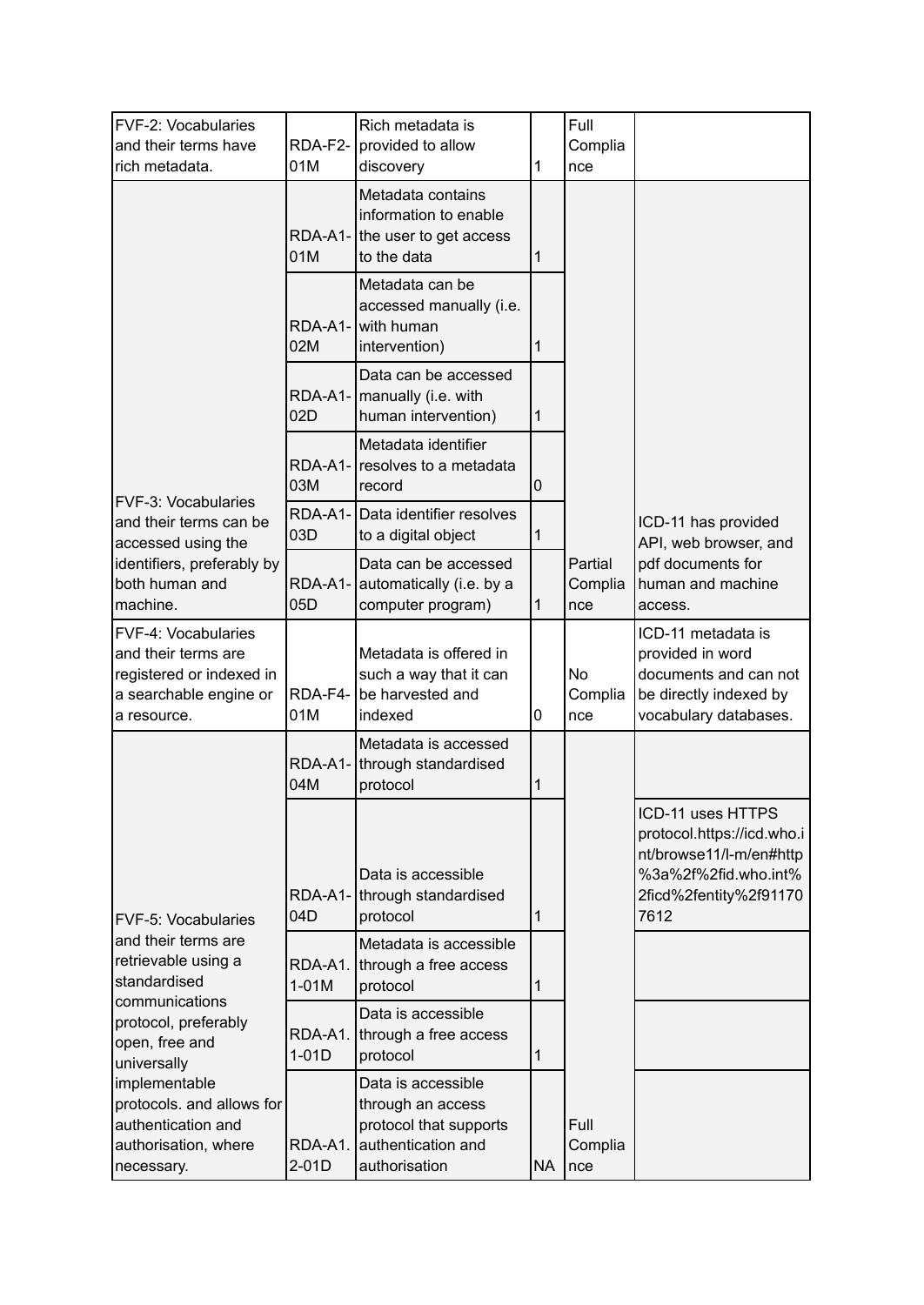|                                                                                                                                                                                                                                                                                                    | 01M                   | Metadata is guaranteed<br>to remain available after<br>RDA-A2- data is no longer<br>available            | 1              |                             | Previous versions of<br>ICD-11 can access at<br>https://icd.who.int/brows<br>e11/l-m/en/releases.<br>However, the versioning<br>style does not follow<br>common community<br>standards. |
|----------------------------------------------------------------------------------------------------------------------------------------------------------------------------------------------------------------------------------------------------------------------------------------------------|-----------------------|----------------------------------------------------------------------------------------------------------|----------------|-----------------------------|-----------------------------------------------------------------------------------------------------------------------------------------------------------------------------------------|
|                                                                                                                                                                                                                                                                                                    | 2-01M                 | Metadata includes<br>provenance information<br>according to<br>RDA-R1.   community-specific<br>standards | 1              |                             |                                                                                                                                                                                         |
| <b>FVF-6: Vocabularies</b><br>and their terms are<br>persistent over time and<br>are appropriately<br>versioned.                                                                                                                                                                                   | RDA-R1.<br>2-02M      | Metadata includes<br>provenance information<br>according to a<br>cross-community<br>language             | 0              | Partial<br>Complia<br>nce   |                                                                                                                                                                                         |
|                                                                                                                                                                                                                                                                                                    | <b>RDA-11-</b><br>01M | Metadata uses<br>knowledge<br>representation<br>expressed in<br>standardised format                      | $\overline{0}$ |                             | ICD-11 is published<br>mainly as a pdf<br>document and doesn't<br>use standard<br>vocabulary formats.                                                                                   |
| <b>FVF-7: Vocabularies</b><br>and their terms use a<br>formal, accessible and<br>broadly applicable, and<br>preferably<br>machine-understandabl<br>e language for<br>knowledge<br>representation.<br><b>FVF-8: Vocabularies</b><br>and terms use qualified<br>references to other<br>vocabularies. | <b>RDA-I1-</b><br>01D | Data uses knowledge<br>representation<br>expressed in<br>standardised format                             | $\overline{0}$ |                             |                                                                                                                                                                                         |
|                                                                                                                                                                                                                                                                                                    | <b>RDA-I1-</b><br>02M | Metadata uses<br>machine-understandabl<br>e knowledge<br>representation                                  | 0              |                             |                                                                                                                                                                                         |
|                                                                                                                                                                                                                                                                                                    | <b>RDA-I1-</b><br>02D | Data uses<br>machine-understandabl<br>e knowledge<br>representation                                      | $\bf{0}$       | <b>No</b><br>Complia<br>nce |                                                                                                                                                                                         |
|                                                                                                                                                                                                                                                                                                    | RDA-I3-<br>02D        | Data includes qualified<br>references to other data                                                      | $\overline{0}$ |                             | Terms in ICD-11 doesn't<br>refer to other terms.                                                                                                                                        |
|                                                                                                                                                                                                                                                                                                    | RDA-I3-<br>03M        | Metadata includes<br>qualified references to<br>other metadata                                           | 1              | Partial<br>Complia<br>nce   | The ICD-11 description<br>refers to other projects<br>and publications.                                                                                                                 |
| <b>FVF-9: Vocabularies</b><br>and terms are described<br>with a plurality of<br>accurate and relevant<br>attributes.                                                                                                                                                                               | RDA-R1<br>$-01M$      | Plurality of accurate and<br>relevant attributes are<br>provided to allow reuse                          | 10             | No<br>Complia<br>nce        | ICD-11 contains only a<br>minimum description of<br>each disease.                                                                                                                       |